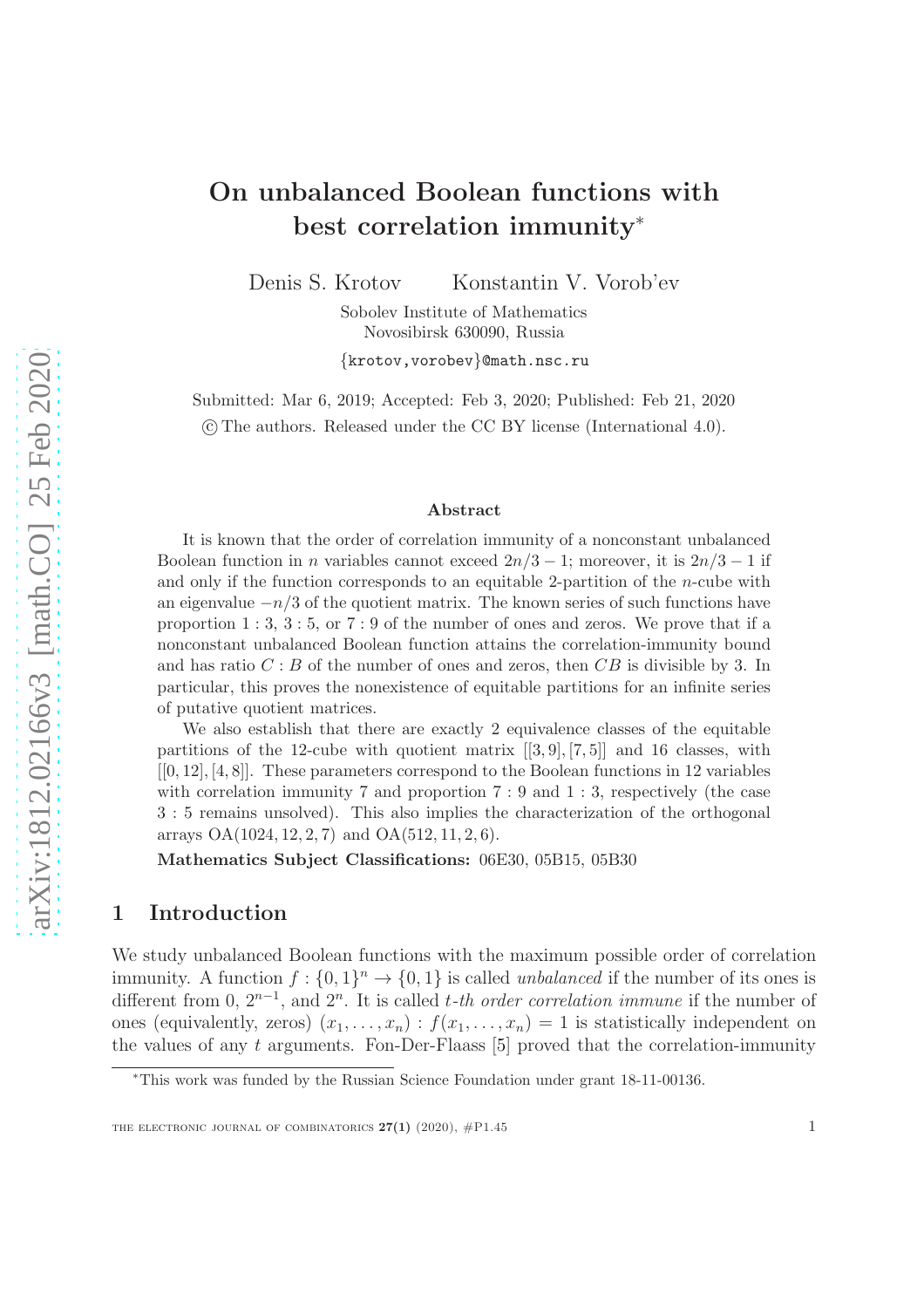order of an unbalanced Boolean function in n variables cannot exceed  $2n/3-1$ ; moreover, any unbalanced Boolean function f of correlation-immunity order  $2n/3 - 1$  corresponds to an equitable 2-partition of the *n*-cube  $Q_n$  with quotient matrix  $[[a, b], [c, d]]$ , where  $a + b = c + d = n$  and  $a - c = -n/3$  (a formal definition can be found in Section [2;](#page-3-0) here, it is essential that the number of ones of f relates to the number of zeros as  $c:b$ . Nowadays, there are three known families of quotient matrices corresponding to such functions:  $[[0, 3T], [T, 2T]], [[T, 5T], [3T, 3T]]$  (found in [\[23\]](#page-23-0)),  $[[3T, 9T], [7T, 5T]]$  (found in [\[7\]](#page-22-1)). For each of the matrices  $[[0,3],[1,2]],[[1,5],[3,3]]$ , and  $[[0,6],[2,4]]$ , a function is unique up to equivalence. Kirienko [\[13\]](#page-23-1) found that there are exactly two inequivalent unbalanced Boolean functions in 9 variables attaining the bound on the order of correlation immunity (the corresponding quotient matrix is [[0, 9], [3, 6]]). Fon-Der-Flaass [\[7\]](#page-22-1) started the investigation of the equitable partitions of  $Q_{12}$  attaining the correlation-immunity bound. It was shown that equitable partitions with quotient matrix  $[[1, 11], [5, 7]]$  do not exist, while equitable partitions with quotient matrix [[3, 9], [7, 5]] were built (see the construction in Section [5\)](#page-8-0). These results were also important from the framework of the study of parameters of equitable 2-partitions of the n-cube: they closed the smallest open cases remaining after the general paper [\[6\]](#page-22-2). After that, all quotient matrices of equitable 2-partitions of the *n*-cube were characterized for any *n* smaller than 24. For  $n = 24$ , the remaining questionable matrices were  $[[1, 23], [9, 15]], [[2, 22], [10, 14]], [[3, 21], [11, 13]],$  $[[5, 19], [13, 11]], [[7, 17], [15, 9]],$  and it is notable that all these parameters correspond to unbalanced Boolean functions with extreme order of correlation immunity,  $15 = 2n/3-1$ .

In the present work, we prove a new property of the equitable partitions that meet the correlation-immunity bound with equality. In particular, our results imply the nonexistence of an equitable partition with quotient matrix  $[[2, 22], [10, 14]]$  or  $[[5, 19], [13, 11]]$ , as well as any Boolean function with correlation immunity  $2n/3-1$  and proportion between the number of ones and the number of zeros  $5:11, 13:19$ , or any  $C: B$  such that  $CB$  is not divisible by 3. Besides that, we provide a characterization of all inequivalent equitable partitions with the quotient matrices  $[[3, 9], [7, 5]]$  and  $[[0, 12], [4, 8]]$ .

From the theoretical point of view, studying Boolean functions lying on the correlationimmunity bound with different proportions of the number of ones and zeros is the most intriguing part of our research. On the other hand, the functions of correlation-immunity order  $2n/3 - 1$  with  $2^{n-2}$  ones are of special interest because of the following two connections, and our classification related with the quotient matrix  $[0, 12]$ ,  $[4, 8]$ ] makes a contribution to their study.

The first connection is with *t*-resilient functions. A function  $f: \{0,1\}^n \to \{0,1\}^m$  is called *t*-resilient if for every  $\bar{a}$  from  $\{0, 1\}^m$  the function

$$
f_{\bar{a}}(\bar{x}) = \begin{cases} 1 & \text{if } f(\bar{x}) = \bar{a} \\ 0 & \text{if } f(\bar{x}) \neq \bar{a} \end{cases}
$$
(1)

is correlation immune of order t with  $2^{n-m}$  ones. The resilient functions are important for applications in cryptography, see e.g. [\[4\]](#page-22-3). If  $m = 2$ , then  $t \leq 2n/3 - 1$  [\[8\]](#page-22-4). If  $m = 2$  and  $t = 2n/3-1$ , then the functions  $f_{\bar{a}}$  belong to the class of functions we study and correspond to the equitable partitions of  $Q_n$  with quotient matrix  $[[0, 3T], [T, 2T]], T = n/3$ .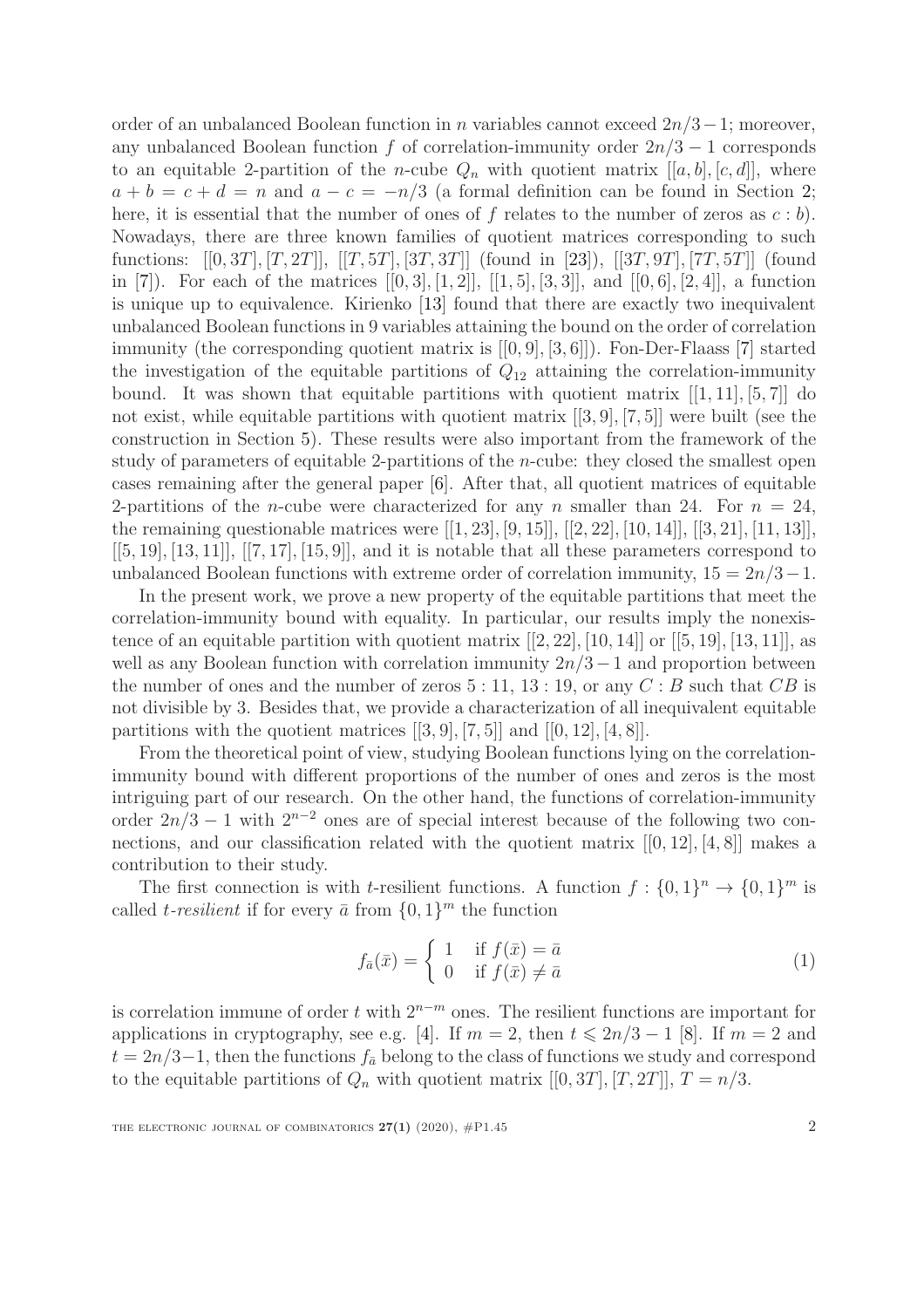The second connection is with orthogonal arrays. An *orthogonal array*  $OA(N, n, 2, t)$ (we consider only the binary orthogonal arrays) is a multiset of  $N$  vertices on the *n*-cube such that the number of its elements  $(x_1, \ldots, x_n)$  with prescribed values in any t positions does not depend on those values, see e.g. [\[9\]](#page-22-5). (Often, the elements of an orthogonal array are considered as being arranged as the rows or the columns of an  $N \times n$  or  $n \times N$  array, respectively). An orthogonal array is *simple* if it is an ordinary set, without multiplicities more than one. It is straightforward that the simple  $OA(N, n, 2, t)$  are in one-to-one correspondence with the Boolean functions  $\{0,1\}^n \to \{0,1\}$  of correlation-immunity order  $t$  with  $N$  ones (actually, the set of ones of such function forms the corresponding  $OA(N, n, 2, t))$ . A result of Bierbrauer [\[1,](#page-22-6) Theorem 1] says for  $OA(N, n, q, t)$  that

<span id="page-2-0"></span>
$$
N \geqslant q^n \left( 1 - \frac{(q-1)n}{q(t+1)} \right); \tag{2}
$$

moreover, for a non-simple array the inequality becomes strict, which is straightfor-ward from the proof, see [\[1,](#page-22-6) p. 181, line 4] (note that for the simple binary orthogonal arrays, the bound was proved earlier by Friedman [\[8,](#page-22-4) Theorem 2.1]). The arrays  $OA(2^{n-2}, n, 2, 2n/3-1)$  lie on this bound; hence, they are simple and, as follows from the results of [\[5\]](#page-22-0), correspond to the equitable partitions with quotient matrix  $[[0, 3T], [T, 2T]]$ ,  $T = n/3$ . In particular, the results of our classification imply that there are exactly 16 inequivalent  $OA(1024, 12, 2, 7)$  and exactly 37 inequivalent  $OA(512, 11, 2, 6)$  (such arrays are obtained from OA(1024, 12, 2, 7) by shortening). The classification of orthogonal arrays with given parameters is a problem that attracts attention of many researchers, see the recent works [\[2\]](#page-22-7), [\[3\]](#page-22-8), and the bibliography there. We note that the preceding computational results were successful for smaller t and N than in our case. Futher discussion on the quotient matrix  $[[0, 3T], [T, 2T]]$ , related equitable partitions, orthogonal arrays, and Boolean functions can be found in [\[15\]](#page-23-2).

With the other parameters considered in our paper, the situation is different. The Fon-Der-Flaass bound was generalized to the binary orthogonal arrays by Khalyavin [\[12\]](#page-23-3), who proved that any  $OA(N, n, 2, t)$  with  $N < 2^{n-1}$  satisfies  $t \le 2n/3 - 1$ . However, this does not mean that any array lying on this bound is simple (e.g., there is a non-simple  $OA(24, 6, 2, 3)$  [\[24\]](#page-23-4)). The classification of non-simple orthogonal arrays that meet the Fon-Der-Flaass–Khalyavin bound is a separate problem, which is not considered in the current research.

The introductory part of the paper continues with definitions and basic facts (Section [2\)](#page-3-0) and Section [3,](#page-6-0) where we describe the computer tools used for the classification results. The main theoretical results of the paper are proved in Section [4.](#page-6-1) Theorem [5](#page-7-0) states (in an equivalent formulation) that if the correlation-immunity order of an unbalanced Boolean function  $f$  lies on the Fon-Der-Flaass bound, then the number of ones of the derivative  $f^{(i)}(\bar{x}) = f(\bar{x}) + f(\bar{x} + \bar{e}_i)$  of f in any basic direction  $\bar{e}_i$ ,  $i = 1, \ldots, n$ , does not depend on the direction. As a consequence, we have a new necessary condition on the existence of such functions and corresponding equitable 2-partitions (Corollary [6\)](#page-8-1). Section [5](#page-8-0) contains the characterization of inequivalent equitable 2-partitions of the 12-cube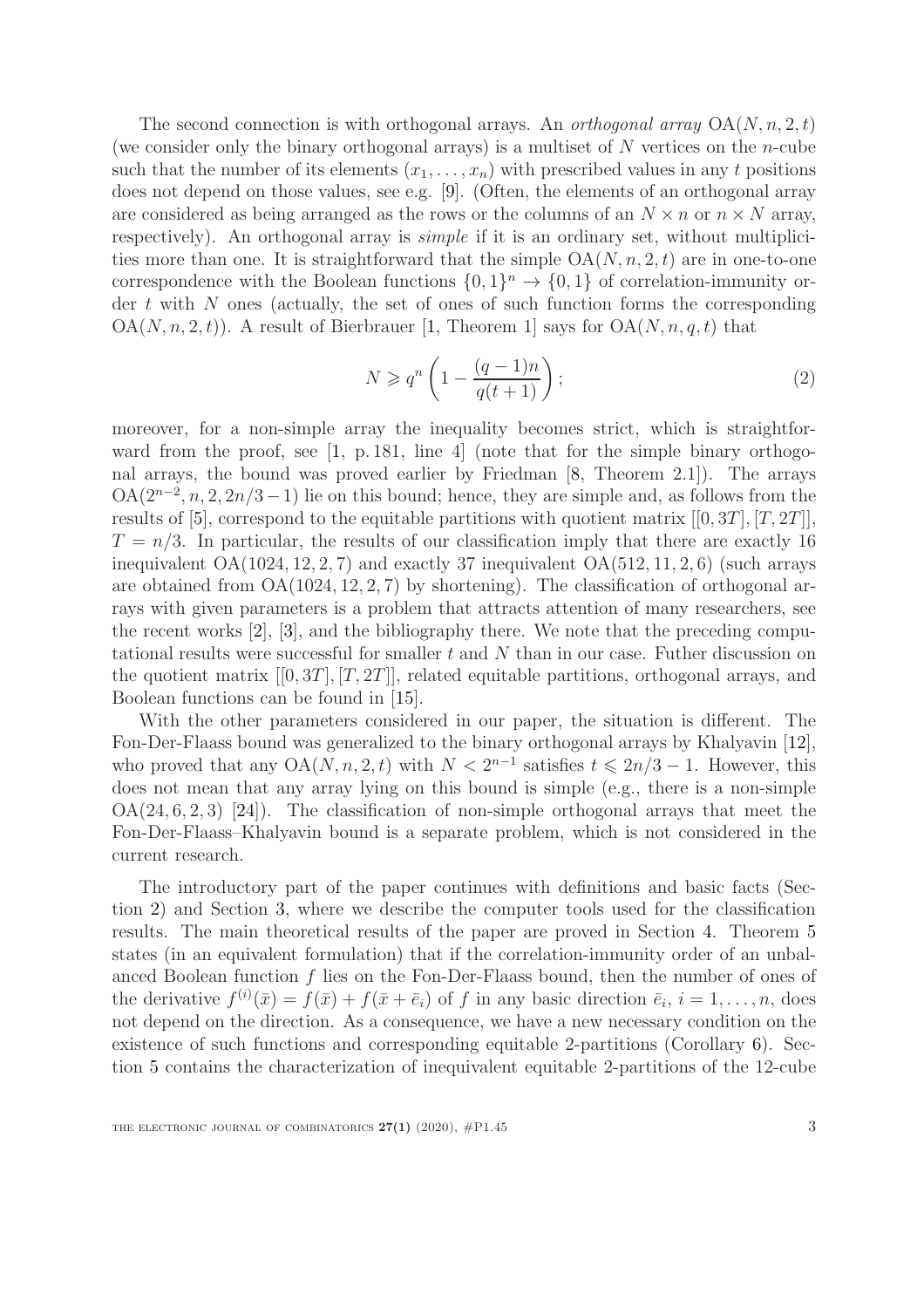with quotient matrix  $[[3, 9], [7, 5]]$ , based on the combination of theoretical and computational results, and a description of the original Fon-Der-Flaass construction [\[7\]](#page-22-1) of such partitions, including the representation via the Fourier transform. In Section [6,](#page-15-0) we describe the computational classification of the equitable partitions of the 12-cube with quotient matrix  $[[0, 12], [4, 8]]$ . The list of the all 16 inequivalent partitions is given in the appendix. As we mentioned above, the last partitions correspond to the order-7 correlation immune Boolean functions in 12 variables with 2<sup>10</sup> ones, and to the orthogonal arrays  $OA(2^{10}, 12, 2, 7)$ . In Section [7,](#page-18-0) we briefly discuss equitable partitions with quotient matrix [[2, 10], [6, 6]] and the connection of such partitions with orthogonal arrays OA(1536, 13, 2, 7).

### <span id="page-3-0"></span>2 Definitions and basic facts

Let  $G = (V, E)$  be an undirected graph. A partition  $(C_0, \ldots, C_{\tau-1})$  of the vertex set V into  $\tau$  cells is called an equitable partition (equitable  $\tau$ -partition) with quotient matrix  $M = (m_{ij})$  if for all  $i, j \in \{0, \ldots, \tau - 1\}$  any vertex of  $C_i$  has exactly  $m_{ij}$  neighbors in  $C_j$ . Two partitions  $(C_0, \ldots, C_{\tau-1})$  and  $(C'_0)$  $C'_0, \ldots, C'_{\tau-1}$  of V are *equivalent* if there is a graph automorphism  $\pi$  such that  $\pi(C_i) \in \{C'_0\}$  $C'_{\tau-1}$ } for every *i* from  $\{0, \ldots, \tau-1\}.$ 

The *n-cube*  $Q_n = (VQ_n, EQ_n)$  (also known as the Hamming graph  $H(n, 2)$ ) is a graph whose vertices are the words of length n over the alphabet  $\{0, 1\}$ , also treated as vectors over the binary field  $GF(2)$ . Two vertices are adjacent if and only if they differ in exactly one coordinate position, which is referred to as the direction of the corresponding edge. The Hamming distance  $d(\bar{x}, \bar{y})$  between vertices  $\bar{x}$  and  $\bar{y}$  is the number of coordinates in which they differ. The *weight*  $wt(\bar{x})$  of a word  $\bar{x}$  is the number of ones in it. By  $(\bar{x}, \bar{y})$ , we denote the ordinary inner product of vectors:  $(\bar{x}, \bar{y}) = x_1y_1 + x_2y_2 + \cdots + x_ny_n$ . For two vertices  $\bar{x} = (x_1, \ldots, x_n)$ ,  $\bar{y} = (y_1, \ldots, y_n)$ , we will write  $\bar{x} \preccurlyeq \bar{y}$  if  $x_i \leq y_i$  for all i from 1 to n. We denote by  $\bar{e}_i$  the word with all zeros except one 1 in the *i*-th position; by  $\bar{0}$  and  $\bar{1}$ , the all-zero and all-one words, respectively. For  $\bar{x}, \bar{y} \in \nu Q_n$ , the set  $\Gamma_{\bar{x}}^{\bar{y}} = {\bar{z} + \bar{y} : \bar{z} \preccurlyeq \bar{x}}$ is a k-face of  $Q_n$ , where  $k = \text{wt}(\bar{x})$  is the dimension of the face.

Any equitable 2-partition of  $Q_n$  satisfies the following necessary conditions on the coefficients of its quotient matrix  $[[a, b], [c, d]]$  [\[6\]](#page-22-2), [\[5\]](#page-22-0):

(a) a, b, c, d are nonnegative integers such that  $a + b = c + d = n$ ,  $b > 0$ ,  $c > 0$ ;

(b) 
$$
\frac{b+c}{\gcd(b,c)}
$$
 is a power of 2;

(c) if 
$$
b \neq c
$$
, then  $a - c \geqslant -\frac{n}{3}$ 

Condition (c) is a special case of the bound  $t \leq 2n/3 - 1$  on the order t of correlation immunity of an unbalanced Boolean function [\[5\]](#page-22-0). We say that an equitable 2-partition with quotient matrix  $[[a, b], [c, d]]$  attains the correlation-immunity bound if  $b \neq c$  and  $a - c = -n/3$  (equivalently,  $b + c = 4n/3$ ). Besides (a)–(c), the only matrix for which the nonexistence of the corresponding equitable 2-partitions of  $Q_n$  was established, before

.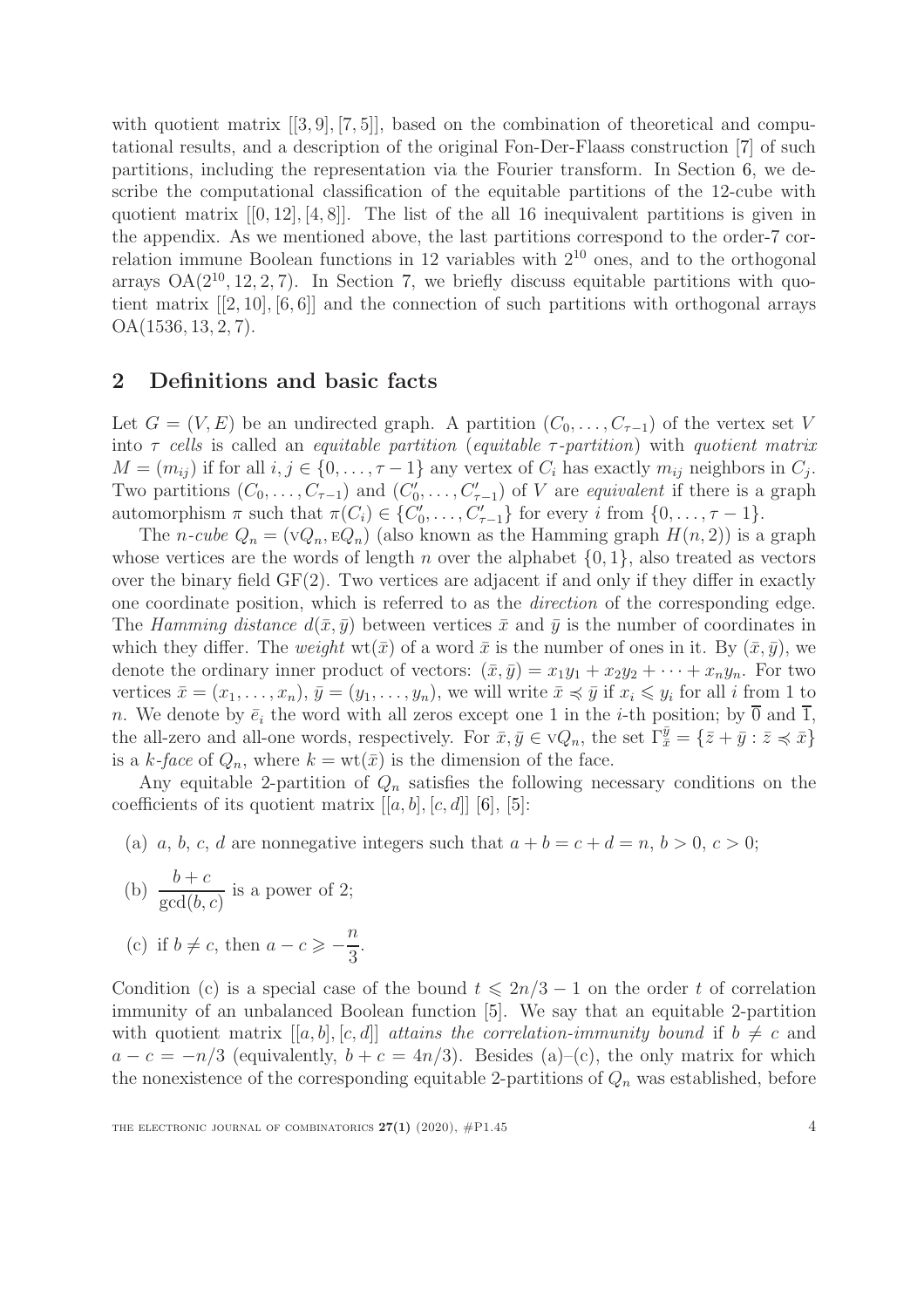the current research, was [[1, 11], [5, 7]] (usually, we also agree that  $b \geq c$ , because this can always be reached by choosing the order of cells), see [\[7\]](#page-22-1). In Section [4,](#page-6-1) we will prove a new necessary condition, which rejects the matrix  $[[1, 11], [5, 7]]$  as well as an infinite number of other matrices satisfying (a)–(c).

Some of our results are formulated in terms of real-valued functions defined on the vertices of the *n*-cube. Two such functions  $f_1, f_2 : VQ_n \to \mathbb{R}$  are *equivalent* if there is a permutation  $\pi$  of n coordinate positions and a vector  $\bar{y}$  such that  $f_1(\bar{y} + \pi \bar{x}) = f_2(\bar{x})$  for all  $\bar{x} \in \nabla Q_n$ . The norm of a function f is  $||f|| = \left(\sum_{\bar{y} \in \nabla Q_n} f(\bar{y})^2\right)^{\frac{1}{2}}$ .

Given an eigenvalue  $\lambda$  of the adjacency matrix of a graph  $G = (V, E)$ , a function  $f: V \to \mathbb{R}$  is called an *eigenfunction* or a  $\lambda$ -eigenfunction of G if it is not constantly zero and for every  $x \in V$ 

$$
\lambda \cdot f(x) = \sum_{y \in V: (x,y) \in E} f(y).
$$

Note that the tuple of values of a  $\lambda$ -eigenfunction is essentially an eigenvector of the adjacency matrix of G corresponding to the eigenvalue  $\lambda$ .

It is well known and easy to check that the eigenspectrum of  $Q_n$  is  $\{\lambda_i(n) = n - 2i :$  $i = 0, 1, \ldots, n$  and the set of functions  $\{\chi_{\bar{y}}(\bar{x}) = (-1)^{(\bar{x}, \bar{y})} : \text{wt}(\bar{y}) = i\}$  is an orthogonal basis of the  $\lambda_i(n)$ -eigenspace of  $Q_n$  for  $i = 0, 1, \ldots, n$ . Therefore, for a function f defined on  $\vee Q_n$ , the following identity holds

$$
f(\cdot) = \sum_{\bar{y} \in \nabla Q_n} \widehat{f}(\bar{y}) \chi_{\bar{y}}(\cdot),
$$

where

$$
\widehat{f}(\bar{y}) = \frac{1}{2^n} \sum_{\bar{z} \in \mathrm{V}Q_n} f(\bar{z}) (-1)^{(\bar{z}, \bar{y})}
$$

is a Fourier coefficient,  $\bar{y} \in \nabla Q_n$ . By the weight of the coefficient  $f(\bar{y})$ , we will understand the weight of  $\bar{y}$ . The next properties of the basis  $\{\chi_{\bar{y}} : \bar{y} \in \nu Q_n\}$  follow instantly from its definition.

<span id="page-4-1"></span>**Proposition 1.** For  $\bar{x}, \bar{y} \in \nabla Q_n$  the following equalities hold:

- (i)  $\chi_{\overline{0}} \equiv 1$ ,
- (ii)  $\chi_{\bar{x}}\chi_{\bar{y}}=\chi_{\bar{x}+\bar{y}}$ .

We will need the following well-known properties of the basis functions.

**Proposition 2.** (i) For every  $k \in \{0, \ldots, n-1\}$ , every  $\bar{y} \in \mathbb{V}Q_n$  of weight  $n-k$ , and every  $(k + 1)$ -face  $\Gamma$ , it holds

$$
\sum_{\bar{x}\in\Gamma}\chi_{\bar{y}}(\bar{x})=0;
$$

(ii) (see, e.g., [\[17,](#page-23-5) Ch. 5, Lemma 2]) for every  $\bar{x}$  and  $\bar{y}$  from  $vQ_n$ , it holds

<span id="page-4-0"></span>
$$
2^{n-\operatorname{wt}(\bar{x})} \sum_{\bar{z} \preccurlyeq \bar{x}} \widehat{\chi}_{\bar{y}}(\bar{z}) = \sum_{\bar{z} \preccurlyeq \bar{x} + \overline{1}} \chi_{\bar{y}}(\bar{z}).\tag{3}
$$

THE ELECTRONIC JOURNAL OF COMBINATORICS  $27(1)$  (2020),  $\#P1.45$  5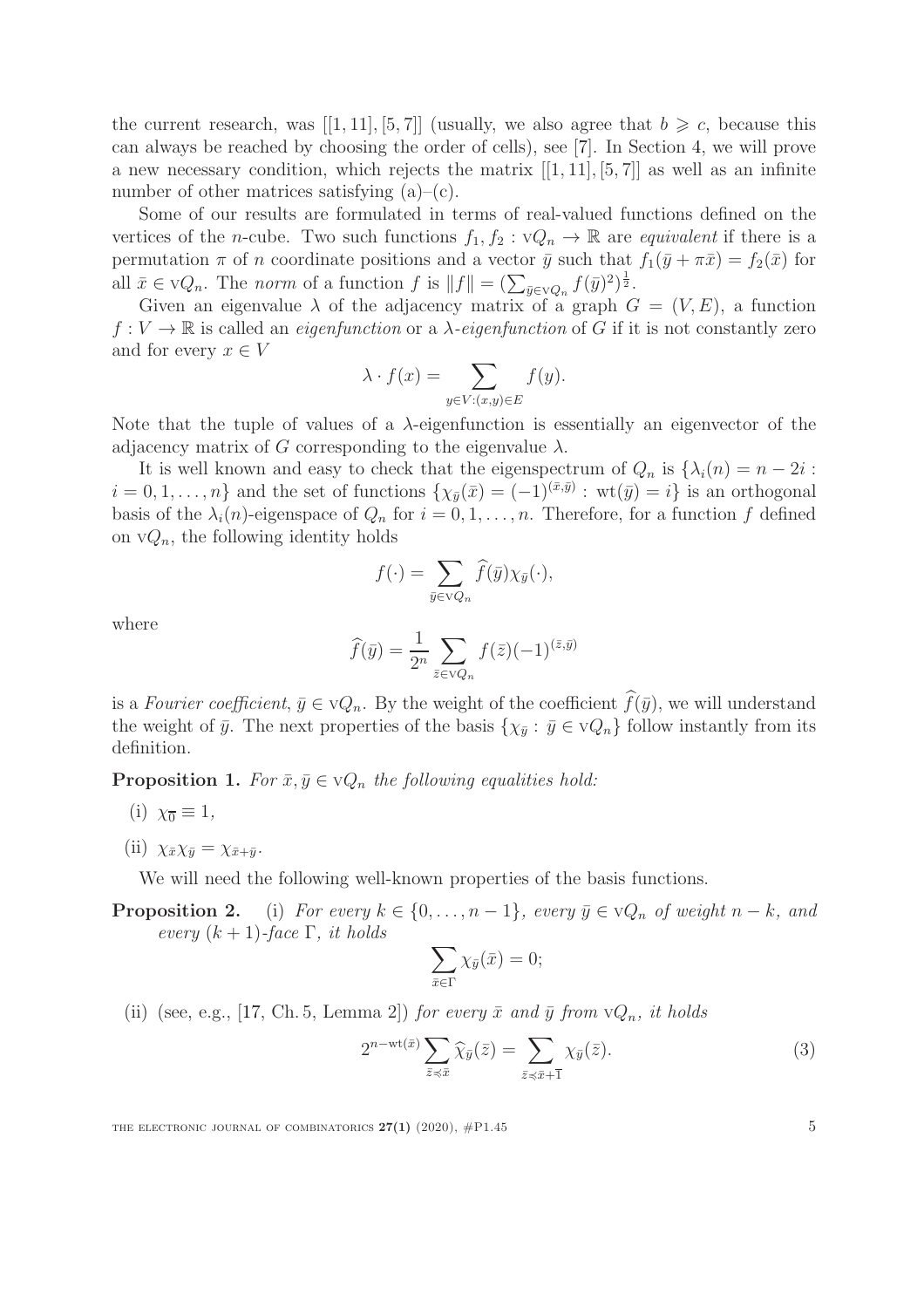*Proof.* (i) Let  $\Gamma = \Gamma_{\bar{z}}^{\bar{z}'}$  $\overline{z}^{\prime}$  for some words  $\overline{z}$  of weight  $k+1$  and  $\overline{z}^{\prime}$ . Since wt $(\overline{y}) = n-k$ , there is some coordinate position j where  $\bar{z}$  and  $\bar{y}$  both have 1. Thus, for every  $\bar{x} \in \Gamma$ , we have  $\chi_{\bar{y}}(\bar{x}) + \chi_{\bar{y}}(\bar{x} + \bar{e}_j) = 0.$ 

(ii) By the definition of a Fourier coefficient,  $\hat{\chi}_{\bar{y}}(\bar{z})$  equals 1 if  $\bar{z} = \bar{y}$  and 0 otherwise. Thus, the left side of [\(3\)](#page-4-0) is equal to  $2^{n-wt(\bar{x})}$  if  $\bar{y} \preccurlyeq \bar{x}$  and zero otherwise. In the right side, we also have  $\sum_{\bar{z}\prec\bar{x}+\bar{1}}1=2^{n-wt(\bar{x})}$  if  $\bar{y}\preccurlyeq\bar{x}$ . In the remaining case  $\bar{y}\succ\bar{x}$ , we have 0 by arguments similar to (i).  $\Box$ 

For a given set V of v elements, a  $(t, k, v)$ -covering,  $t \leq k \leq v$ , is a set S of k-subsets of V such that for every t-subset T of V there exists K from S such that  $T \subseteq K$ . The following facts are trivial and well known, see e.g. [\[22\]](#page-23-6).

<span id="page-5-1"></span>**Proposition 3.** If S be a  $(t, k, v)$ -covering of a set V of size v, then

- (i)  $|S| \geqslant \frac{\binom{v}{t}}{\binom{k}{t}}$  $\frac{\binom{t}{t}}{\binom{k}{t}}$ ;
- (ii) for every  $a \in V$ , the set  $S_a = \{K \setminus \{a\} : a \in K \in S\}$  is a  $(t-1, k-1, v-1)$ -covering of  $V \setminus \{a\}.$

Given an equitable 2-partition  $(C_0, C_1)$  of  $Q_n$  with quotient matrix  $[[a, b], [c, d]]$ , by its associated function we will understand the function  $f: \nabla Q_n \to \mathbb{R}$  defined as follows:

$$
f(\bar{x}) = \begin{cases} b, & \bar{x} \in C_0 \\ -c, & \bar{x} \in C_1. \end{cases}
$$

<span id="page-5-0"></span>**Lemma 4** ([\[5,](#page-22-0) [7\]](#page-22-1)). Let  $(C_0, C_1)$  be an equitable 2-partition of  $Q_n$  with quotient matrix  $[[a, b], [c, d]]$  and associated function  $f : \nabla Q_n \to \mathbb{R}$ . Then the following identities take place:

$$
\widehat{f}(\bar{x}) = 0 \quad \text{for all } \bar{x} \text{ such that } \text{wt}(\bar{x}) \neq \frac{b+c}{2},
$$
\n
$$
(b-c)\widehat{f}(\bar{x}) = \sum_{\bar{y}, \bar{z}:\bar{y}+\bar{z}=\bar{x}} \widehat{f}(\bar{y})\widehat{f}(\bar{z}) \quad \text{for all } \bar{x} \neq \bar{0},
$$
\n
$$
bc = \sum_{\bar{y}} \widehat{f}(\bar{y})^2.
$$

*Proof.* Counting the values of f over the neighbours of a given vertex, we find that f is an  $(n - b - c)$ -eigenfunction of  $Q_n$ . Thus, all its nonzero Fourier coefficients have weight  $\frac{b+c}{2}$ . By the definition of the associated function, we know that  $(f - b)(f + c) = 0$ . Therefore,

$$
\left(\sum_{\bar{y}\in{\rm V}Q_n}\widehat{f}(\bar{y})\chi_{\bar{y}}-b\chi_{\overline{0}}\right)\left(\sum_{\bar{y}\in{\rm V}Q_n}\widehat{f}(\bar{y})\chi_{\bar{y}}+c\chi_{\overline{0}}\right)=0.
$$

After removing parentheses and using Proposition [1,](#page-4-1) we obtain the remaining equalities.  $\Box$ 

THE ELECTRONIC JOURNAL OF COMBINATORICS  $27(1)$  (2020),  $\#P1.45$  6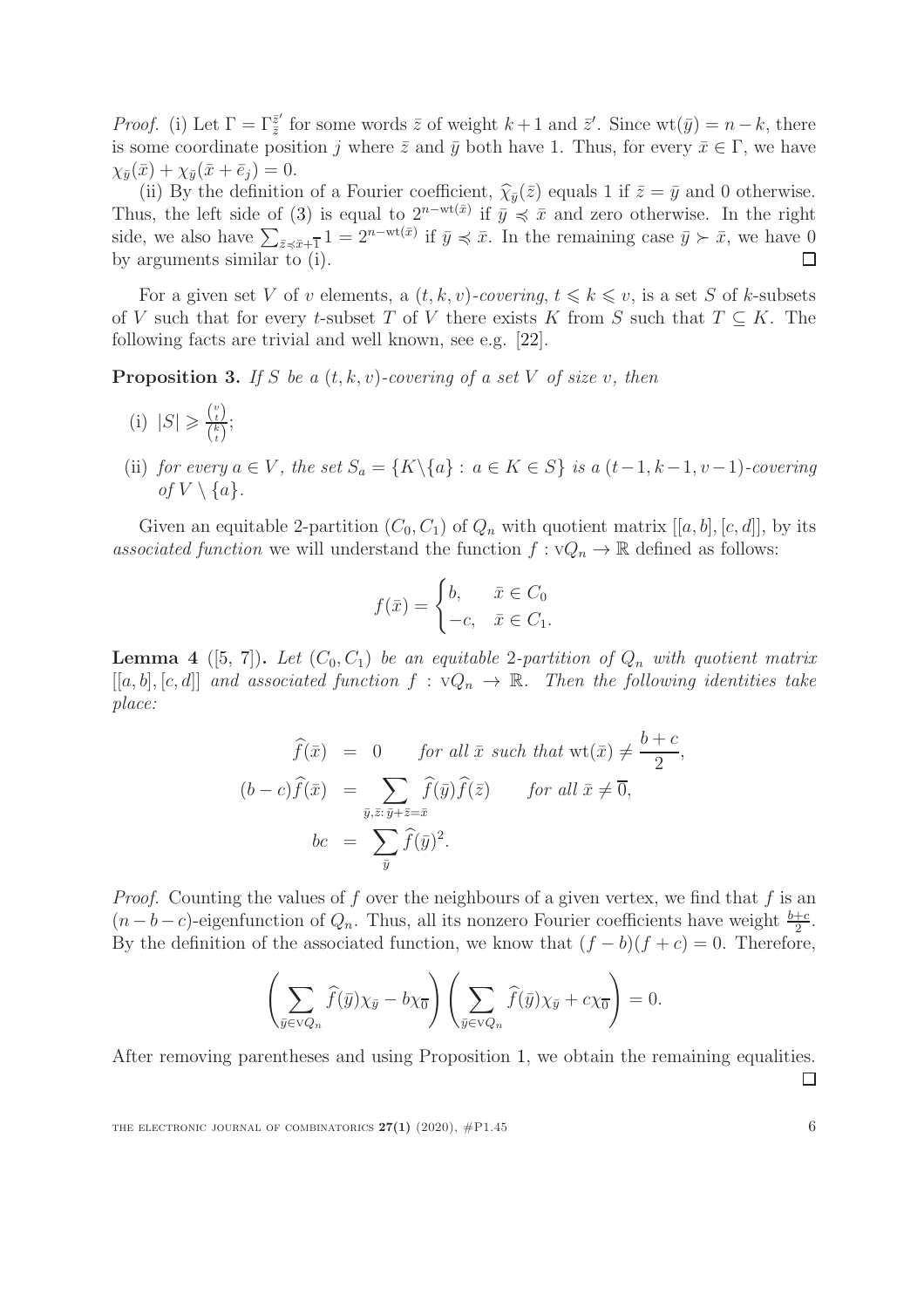The kernel of an equitable 2-partition  $C = (C_0, C_1)$  is the set

$$
\ker(C) = \{ \bar{y} \in \mathbf{V}Q_n : C_0 = C_0 + \bar{y} \} = \{ \bar{y} \in \mathbf{V}Q_n : f(\bar{x} + \bar{y}) = f(\bar{x}) \text{ for all } \bar{x} \in \mathbf{V}Q_n \}
$$

of all periods of the cells or, equivalently, of the associated function  $f$ .

## <span id="page-6-0"></span>3 Computational tools

Exact covering. The approaches we apply for enumerating equitable partitions of  $Q_{12}$  (the approaches are completely different for the quotient matrices [[3, 9], [7, 5]] and  $[0, 12], [4, 8]]$  include solving instances of the exact covering problem. In general, the exact covering problem can be formulated as follows. Given elements  $a_1, \ldots, a_k$ , natural numbers  $\alpha_1, \ldots, \alpha_k$ , and a collection  $\mathcal{A} = \{A_1, \ldots, A_m\}$  of subsets of the set  $\{a_1, \ldots, a_k\}$  $a_k$ , find a subcollection A' of A such that each element  $a_i$  is contained in exactly  $\alpha_i$  sets from  $A'$ . Most mathematical packages include methods for finding an exact cover in the case  $\alpha_1 = \cdots = \alpha_k = 1$ , which is solved much effectively in practice than the general problem. However, our approaches need finding exact covers with different multiplicities. We exploited the liberact package [\[11\]](#page-23-7), which can be used in  $c/c++$  programs.

Isomorphism. To find the number of equivalence classes of 2-partitions of the vertices of  $Q_n$  from a considered class, or any intermediate objects, we use the standard technique described in [\[10,](#page-22-9) Sect. 3.3]. Namely, sets of vertices of  $Q_n$  are represented by graphs in such a manner that two objects are equivalent if and only if the corresponding graphs are isomorphic. A famous package to work with the graph isomorphism is nauty [\[18\]](#page-23-8). The same approach allows to find the automorphism group of any object we deal with.

Double counting. The following nice approach, described in [\[10,](#page-22-9) Sect. 10.2], allows to partially validate the results of the exhaustive search. Assume that we have finished the classification of some objects and have found a representative of every equivalence class. Knowing the order of the automorphism group of each representative, we can calculate the total number of different objects. If this number does not coincide with the number of objects found by the exhaustive search, then the search was erroneous. This approach catches many kinds of systematic and random mistakes, but only works if the result of the search is not empty. We checked the results of every step of our classification by this double-counting method.

## <span id="page-6-1"></span>4 New necessary condition

In this section we provide a new necessary condition of the existence of equitable 2 partitions of  $Q_n$  attaining the bound [\[5\]](#page-22-0) on correlation immunity. Given an equitable partition of a n-cube, we will say that an edge of the graph is composite if it is incident to vertices from different cells of the partition.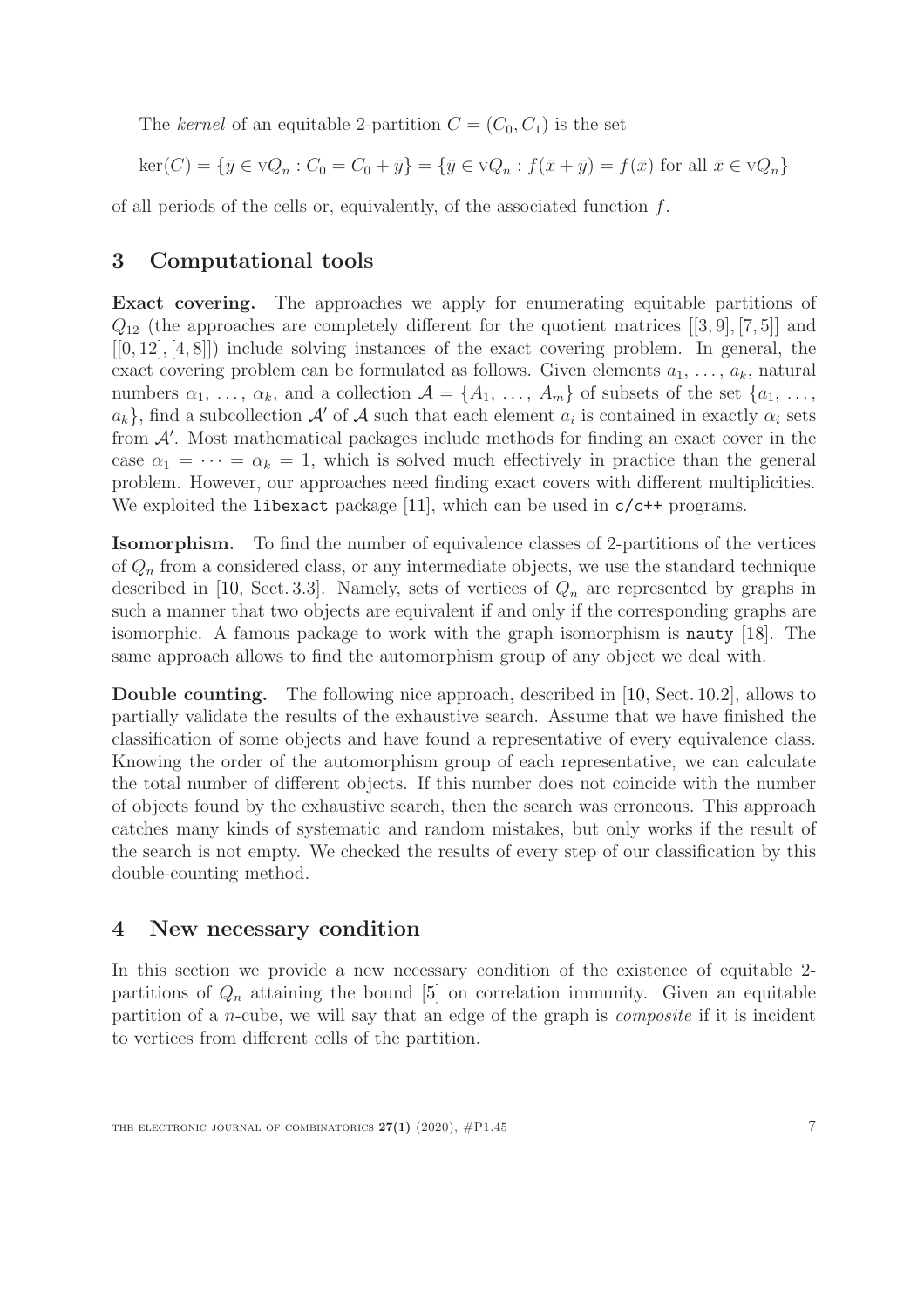<span id="page-7-0"></span>**Theorem 5.** Let  $(C_0, C_1)$  be an equitable partition of  $Q_n$  with quotient matrix  $[[a, b], [c, d]]$ ,  $b \neq c$ , attaining the correlation-immunity bound, i.e.,  $a - c = -\frac{n}{3}$  $\frac{n}{3}$ . Let  $f: \nabla Q_n \to \mathbb{R}$  be the function associated to this partition. The following statements are true:

- (i) the value  $\sum$  $\bar{x}: x_i=0$  $\widehat{f}(\bar{x})^2$  does not depend on  $i \in \{1, \ldots, n\};$
- (ii) the number of composite edges of direction i does not depend on  $i \in \{1, \ldots, n\}$ .

*Proof.* (i) Since our partition attains the bound on correlation immunity, we have  $a-c=$  $-\frac{n}{3}$  $\frac{n}{3}$ . By Lemma [4,](#page-5-0) we know that  $\widehat{f}(\bar{x}) = 0$  if  $wt(\bar{x}) \neq \frac{2n}{3}$  $\frac{2n}{3}$ , and for every  $\bar{x} \neq 0$ , the following equality holds:

$$
(b-c)\widehat{f}(\bar{x}) = \sum_{\bar{y},\bar{z}:\,\bar{y}+\bar{z}=\bar{x}} \widehat{f}(\bar{y})\widehat{f}(\bar{z}); \qquad \text{hence, } \widehat{f}(\bar{x})^2 = \frac{1}{b-c} \sum_{\bar{y},\bar{z}:\,\bar{y}+\bar{z}=\bar{x}} \widehat{f}(\bar{x})\widehat{f}(\bar{y})\widehat{f}(\bar{z}).
$$

Take some  $i \in \{1, \ldots, n\}$ . Consider the square of the norm of the subfunction corresponding to  $x_i = 0$ , where  $\bar{x} = (x_1, \ldots, x_n)$ . Our goal is to show that this norm does not depend on the choice of i.

$$
\sum_{\bar{x}: x_i=0} \widehat{f}(\bar{x})^2 = \sum_{\bar{x}: x_i=0} \frac{1}{b-c} \sum_{\bar{y}, \bar{z}: \bar{y}+\bar{z}=\bar{x}} \widehat{f}(\bar{x}) \widehat{f}(\bar{y}) \widehat{f}(\bar{z}) = \frac{1}{b-c} \sum_{\substack{\bar{x}, \bar{y}, \bar{z}: \bar{x}=\bar{0} \\ \bar{x}+\bar{y}+\bar{z}=\bar{0} \\ x_i=0}} \widehat{f}(\bar{x}) \widehat{f}(\bar{y}) \widehat{f}(\bar{z}) + \sum_{\substack{\bar{x}, \bar{y}, \bar{z}: \bar{x}=\bar{0} \\ \bar{x}+\bar{y}+\bar{z}=\bar{0} \\ \bar{x}+\bar{y}+\bar{z}=\bar{0} \\ \bar{x}+\bar{y}+\bar{z}=\bar{0} \\ y_i=0}} \widehat{f}(\bar{x}) \widehat{f}(\bar{y}) \widehat{f}(\bar{z}) + \sum_{\substack{\bar{x}, \bar{y}, \bar{z}: \bar{x}=\bar{0} \\ \bar{x}+\bar{y}+\bar{z}=\bar{0} \\ y_i=0}} \widehat{f}(\bar{x}) \widehat{f}(\bar{y}) \widehat{f}(\bar{z}) \Big).
$$

We state that

$$
\sum_{\substack{\bar{x},\bar{y},\bar{z}:\\ \bar{x}+\bar{y}+\bar{z}=\overline{0}\\ \bar{x}_{i}=0}} \widehat{f}(\bar{x})\widehat{f}(\bar{y})\widehat{f}(\bar{z}) + \sum_{\substack{\bar{x},\bar{y},\bar{z}:\\ \bar{x}+\bar{y}+\bar{z}=\overline{0}\\ \bar{y}_{i}=0}} \widehat{f}(\bar{x})\widehat{f}(\bar{y})\widehat{f}(\bar{z}) + \sum_{\substack{\bar{x},\bar{y},\bar{z}:\\ \bar{x}+\bar{y}+\bar{z}=\overline{0}}} \widehat{f}(\bar{x})\widehat{f}(\bar{y})\widehat{f}(\bar{z}) = \sum_{\substack{\bar{x},\bar{y},\bar{z}:\\ \bar{x}+\bar{y}+\bar{z}=\overline{0}}} \widehat{f}(\bar{x})\widehat{f}(\bar{y})\widehat{f}(\bar{z}).
$$

Indeed, for every nonzero term  $\widehat{f}(\bar{x})\widehat{f}(\bar{y})\widehat{f}(\bar{z})$ , each of the words  $\bar{x}$ ,  $\bar{y}$ ,  $\bar{z}$  has exactly  $\frac{n}{3}$ zeros and the positions of the zeros do not intersect for  $\bar{x}$ ,  $\bar{y}$ , and  $\bar{z}$  (which follows from  $\bar{x}+\bar{y}+\bar{z}=\overline{0}$ . Therefore, every nonzero summand  $\bar{f}(\bar{x})f(\bar{y})f(\bar{z})$  in the right side occurs exactly in one sum in the left side of the equality. This observation proves the last equality and the first claim of the theorem.

(ii) Let us count the number of composite edges of an arbitrary direction  $i \in \{1, \ldots, n\}$ . Clearly, this value equals

$$
\frac{1}{2(b-c)^2} \sum_{\bar{x} \in \mathrm{V}Q_n} \left( f(\bar{x} + \bar{e}_i) - f(\bar{x}) \right)^2.
$$

Using the Fourier transform, we have that

$$
\sum_{\bar{x}\in VQ_n}\left(f(\bar{x}+\bar{e}_i)-f(\bar{x})\right)^2=\sum_{\bar{x}\in VQ_n}\left(2\sum_{\bar{y}\in VQ_n:\,y_i=1}\hat{f}(\bar{y})(-1)^{(\bar{x},\bar{y})}\right)^2.
$$

THE ELECTRONIC JOURNAL OF COMBINATORICS  $27(1)$  (2020),  $\#P1.45$  8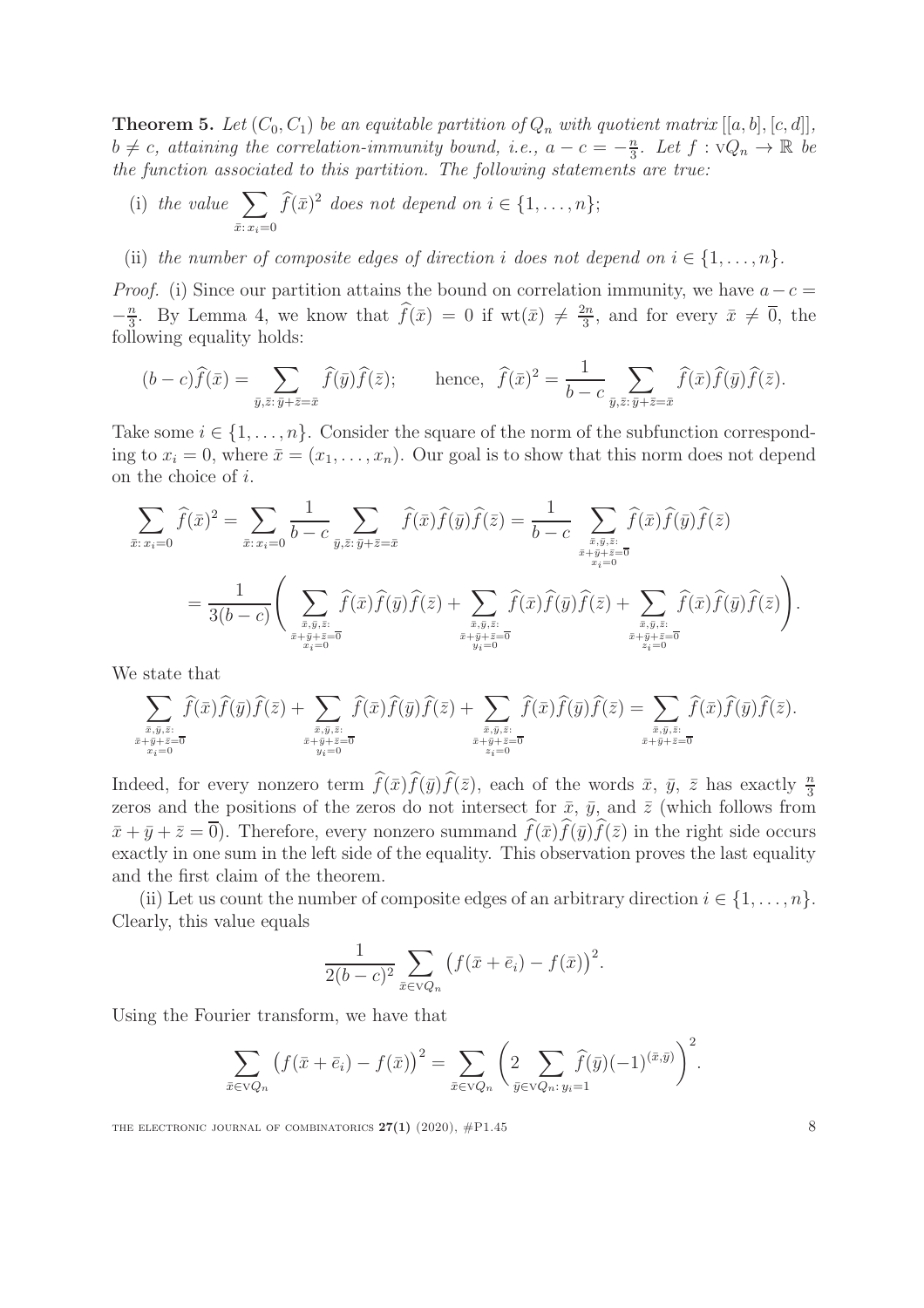After removing parentheses, dividing by  $2^{n+2}$ , and changing the order of summing, we have

$$
\frac{1}{2^n} \sum_{\bar{y} \in \mathcal{V}Q_n: y_i=1} \sum_{\bar{y}' \in \mathcal{V}Q_n: y'_i=1} \widehat{f}(\bar{y}) \widehat{f}(\bar{y}') \sum_{\bar{x} \in \mathcal{V}Q_n} (-1)^{(\bar{x}, \bar{y} + \bar{y}')} = \sum_{\bar{y} \in \mathcal{V}Q_n: y_i=1} \widehat{f}(\bar{y})^2 = \sum_{\bar{y} \in \mathcal{V}Q_n} \widehat{f}(\bar{y})^2 - \sum_{\bar{y} \in \mathcal{V}Q_n: y_i=0} \widehat{f}(\bar{y})^2.
$$

By claim (i), the proof is done.

<span id="page-8-1"></span>**Corollary 6.** If there exists an equitable partition of  $Q_n$  with quotient matrix  $[[a, b], [c, d]]$ attaining the correlation-immunity bound,  $b \neq c$ , then either  $\frac{b}{\gcd(b,c)}$  or  $\frac{c}{\gcd(b,c)}$  is divisible by 3.

*Proof.* Let  $(C_0, C_1)$  be an equitable 2-partition of  $Q_n$  with quotient matrix  $[[a, b], [c, d]],$  $b \neq c$ , attaining the correlation immunity bound. From the definition of an equitable partition, we see that there are  $\frac{c}{b+c}2^n$  vertices in  $C_0$ . Consequently, there are exactly bc  $\frac{bc}{b+c}2^{n-1}$  composite edges in the graph. By Theorem [5](#page-7-0) we conclude that

$$
\frac{bc}{n(b+c)}2^{n-1} \in \mathbb{N}.
$$

Since our partition attains the bound on correlation immunity, we have  $a - c = -\frac{n}{3}$  $\frac{n}{3}$ . The degree of the *n*-cube equals  $n = a + b$ ; so, we have  $n = \frac{3}{4}$  $\frac{3}{4}(b+c)$ . Substituting this expression to the number of edges, we prove the required statement. П

Corollary [6](#page-8-1) implies the nonexistence of an infinite sequence of putative parameters of equitable 2-partition of  $Q_n$  for which this question was open before. In particular, it gives an alternative proof of the nonexistence of equitable 2-partitions of  $Q_{12}$  with quotient matrix  $[[1, 11], [5, 7]]$ , which was shown in [\[7\]](#page-22-1), and the nonexistence of 2-partitions of  $Q_{24}$ with quotient matrices  $[[2, 22], [10, 14]]$  and  $[[5, 19], [13, 11]]$ :

Corollary 7 (example). There are no equitable 2-partitions of  $Q_n$  with quotient matrices  $[[T, 11T], [5T, 7T]]$   $(T = n/12)$  and  $[[5T, 19T], [13T, 11T]]$   $(T = n/24)$ .

## <span id="page-8-0"></span>5 The equitable partitions with quotient matrix  $[3, 9]$ ,  $[7, 5]$

In this Section we characterize all inequivalent 2-partitions of  $Q_{12}$  with quotient matrix  $[[3,9],[7,5]].$ 

#### 5.1 General properties

Let  $(C_0, C_1)$  be an equitable 2-partition with quotient matrix  $[[3, 9], [7, 5]]$ . By direct counting, we have  $|C_0| = 7 \cdot 256$  and  $|C_1| = 9 \cdot 256$ . Let f be the associated function:

$$
f(\bar{x}) = \begin{cases} 9, & \bar{x} \in C_0 \\ -7, & \bar{x} \in C_1. \end{cases}
$$

$$
\sqcup
$$

THE ELECTRONIC JOURNAL OF COMBINATORICS  $27(1)$  (2020),  $\#P1.45$  9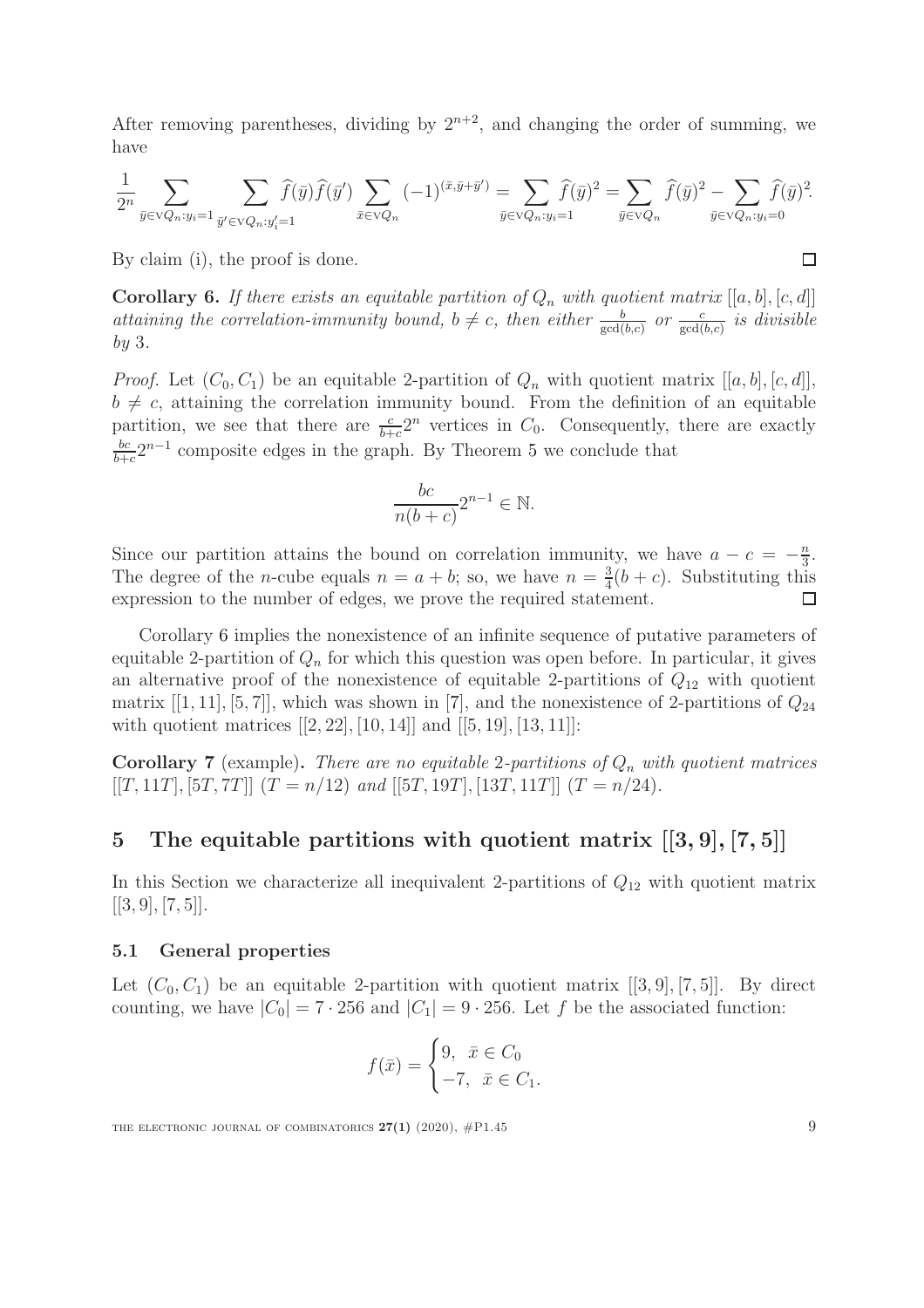By Lemma [4,](#page-5-0) we know that f is an eigenfunction corresponding to the eigenvalue  $\lambda_8(12)$  = −4 and all its nonzero Fourier coefficients have weight 8. Therefore, Proposition [2\(](#page-4-0)i) guarantees that the sum of values of  $f$  over any 5-face equals 0. Consequently, any 5-face contains exactly 18 vertices from  $C_1$  and 14 vertices from  $C_0$ . Proposition [2\(](#page-4-0)ii) gives us the identity

$$
16 \cdot \hat{f}(\bar{x}) = \sum_{\bar{z} \preccurlyeq \bar{x} + \bar{1}} f(\bar{z}) \qquad \text{for all } \bar{x} \text{ such that } \text{wt}(\bar{x}) = 8.
$$

In the right side of the equality we have the sum of values of  $f$  over some 4-face of  $Q_{12}$ . This means that  $\widehat{f}(\bar{x}) \in {\frac{1}{16}(9m - 7(16 - m)) : m = 0, 1, ..., 16} = {m - 7 : m =$  $0, 1, \ldots, 16$ . In particular,  $\widehat{f}(\bar{x})$  is integer.

Let us take an arbitrary  $\bar{x}$  of weight 9 and use Proposition [2\(](#page-4-0)ii) one more time:

$$
\sum_{\bar{z}\preccurlyeq \bar{x}}\widehat{f}(\bar{z}) = \frac{1}{8}\sum_{\bar{z}\preccurlyeq \bar{x}+\bar{1}}f(\bar{z}).
$$

Since the value from the right side of the equation belongs to  $\{\frac{1}{8}\}$  $\frac{1}{8}(9m-7(8-m)) : m =$  $[0, 1, \ldots, 8] = \{2m - 7 : m = 0, 1, \ldots, 8\},\$  the sum  $\sum_{\bar{z} \preccurlyeq \bar{x}} \hat{f}(\bar{z})$  is odd. For a given  $\bar{x} \in \mathcal{V}Q_n$ of weight 9, there is at least one  $\bar{z} \preccurlyeq \bar{x}$  of weight 8 such that  $\hat{f}(\bar{z})$  is odd. In other words, the set of quadruples of zero coordinates of the weight-8 vertices  $\bar{z}$  for which  $\hat{f}(\bar{z})$  is odd forms a  $(3, 4, 12)$ -covering T. Our next goal is to describe the set of possible values  $\hat{f}$  can take.

Applying Lemma [4](#page-5-0) to our function, we have

<span id="page-9-1"></span>
$$
\widehat{f}(\bar{x}) = 0, \quad \text{if wt}(\bar{x}) \neq 8,\tag{4}
$$

$$
2\widehat{f}(\bar{x}) = \sum_{\bar{y}, \bar{z}:\,\bar{y}+\bar{z}=\bar{x}} \widehat{f}(\bar{y})\widehat{f}(\bar{z}), \qquad \text{if } \bar{x}\neq \overline{0}, \tag{5}
$$

$$
\sum_{\bar{x}} \hat{f}(\bar{x})^2 = 63. \tag{6}
$$

Suppose there is  $\bar{y}$  such that  $|\widehat{f}(\bar{y})| \geq 2$ . Without loss of generality we take

 $\overline{y} = (1, 1, 1, 1, 1, 1, 1, 1, 0, 0, 0, 0).$ 

By Theorem [5](#page-7-0) we have

$$
\sum_{\bar{x}: x_{12}=0} \widehat{f}(\bar{x})^2 = 21.
$$

By Proposition [3\(](#page-5-1)ii), the elements of our covering  $T$  containing the 12-th coordinate position form a  $(2, 3, 11)$ -covering by odd values of  $\widehat{f}$  of the set  $\{1, 2, \ldots, 11\}$ . Since the sum of squares equals 21 and  $|\hat{f}(\bar{y})| \geq 2$ , we conclude that the size of this covering is not bigger than 17. By Proposition  $3(i)$  $3(i)$ , it must be at least 19, and we get a contradiction.

The arguments above prove the following statement.

<span id="page-9-0"></span>**Lemma 8.** Let f be the associated function of an equitable 2-partition of  $Q_{12}$  with quotient matrix [[3, 9], [7, 5]]. Then  $\widehat{f}(\bar{x}) \in \{-1, 0, 1\}$  for every  $\bar{x} \in \vee Q_n$ .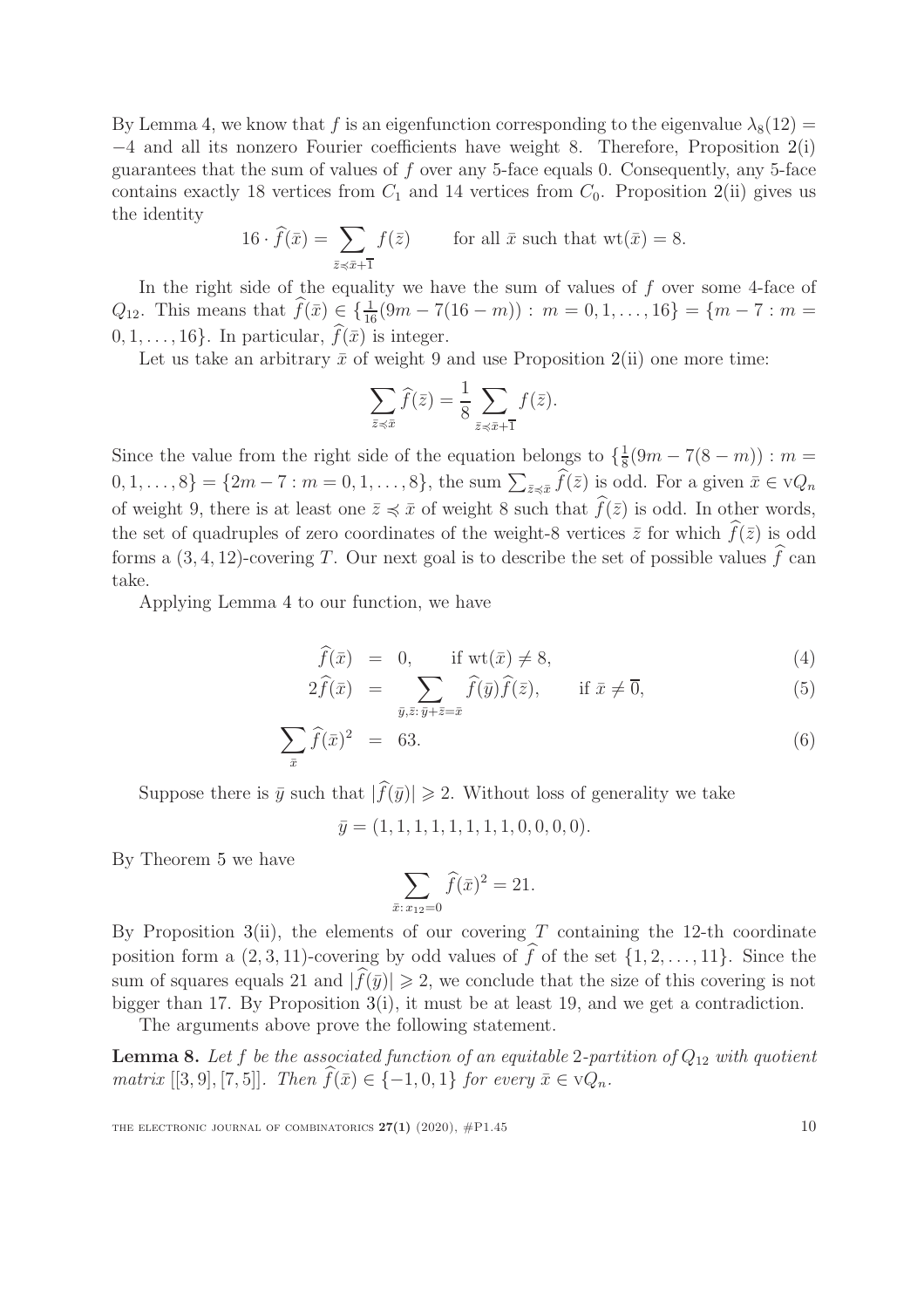#### 5.2 Configurations of overcovered triples

As follows from Lemma [8](#page-9-0) above, for every triple  $\{i, j, k\}$  of different coordinates the number of nonzeros  $\bar{x} = (x_1, ..., x_{12})$  of  $\hat{f}$  such that  $x_i = x_j = x_k = 0$  is odd. Since the nonzero  $\bar{x}$  has exactly 4 zero coordinates (the quadruple of these coordinates will be referred to as  $block$ ), we have a covering of all triples by 63 blocks, a  $(3, 4, 12)$  covering. Consider the multiset A of all triples where the multiplicity of a triple is the number of blocks covering this triple (we know this number is odd). Reducing the multiplicities by 1, we get a multiset  $B$  with the coefficients equal to the number of "overcovering" of the corresponding triple. All these coefficients are even, and hence we can divide them by 2, obtaining a multicet  $C$ . The elements of  $C$  will be called *bitriples* (naturally, one bitriple in C corresponds to two triples in  $B$ ). Taking into account the multiplicities, we have exactly 16 bitriples. Indeed, 63 blocks cover  $4 \cdot 63 = 252 = 220 + 2 \cdot 16$  triples in total; each of  $12 \cdot 11 \cdot 10/3! = 220$  3-subsets of the set of coordinates is covered, plus each of 16 bitriples is covered twice.

#### Lemma 9. Every coordinate belongs to exactly 4 bitriples.

*Proof.* Every coordinate belongs to 21 blocks, which cover  $21 \cdot 3 = 63$  triples with given coordinate, taking into account the multiplicities. The number of different such triples is  $11 \cdot 10/2 = 55$ . So, we have  $(63 - 55)/2$  bitriples (recall that each of bitriples corresponds to two overcoverings, by the definition).  $\Box$ 

<span id="page-10-0"></span>Lemma 10. (i) Every two different coordinates belong to an odd number of blocks, (ii) at least 5.

*Proof.* Assume that the 1-st and 2-nd coordinates meet in exactly  $21 - k$  blocks. We know that the number of all blocks is 63; exactly  $63 - 42 = 21$  of them contain the first coordinate; exactly  $21 - k$  of them contain the first and the second coordinates. Hence, exactly k blocks contain the first coordinate and do not contain the second. Similarly, exactly k blocks contain the second coordinate and do not contain the first.

The sum of all 63 values of f is 9 or  $-7$  (the value of f in  $\overline{0}$ ).

(a) The value of f at  $10\overline{0}$  is also 9 or  $-7$ ; therefore, among the 42 nonzeros with 1 in the first coordinate, either  $a := 17$ , or  $a := 21$ , or  $a := 25$  values  $-1$  and 25, 21, or 17 values +1, respectively (for example, if  $f(\overline{0}) = -7$  and  $f(10\overline{0}) = 9$ , then among 42 nonzeros with 1 in the first coordinate, 25 should have the value −1 and 17 the value 1, for the sum change by 16 during the sign inverse, which corresponds to the translation of the partition by the vector  $10\overline{0}$ .

(b) The value of f at  $01\overline{0}$  is also 9 or  $-7$ , therefore, among the 42 nonzeros with 1 in the second coordinate, either  $b := 17$ , or  $b := 21$ , or  $b := 25$  values  $-1$  and 25, 21, or 17 values  $+1$ , respectively.

(c) The value of f at  $11\overline{0}$  is also 9 or  $-7$ , therefore, among the 2k nonzeros with different values in the first and the second coordinate, either  $c = k - 4$ , or  $c = k$ , or  $c = k + 4$  values  $-1$  and  $k + 4$ , k, or  $k - 4$  values  $+1$ , respectively.

In the arguments (a), (b), (c), every nonzero occurs twice or does not occur at all (if it starts with 00). Indeed, if we denote by  $\alpha_{i,j}$  the number of nonzeros  $\bar{x} = (x_1, ..., x_{12})$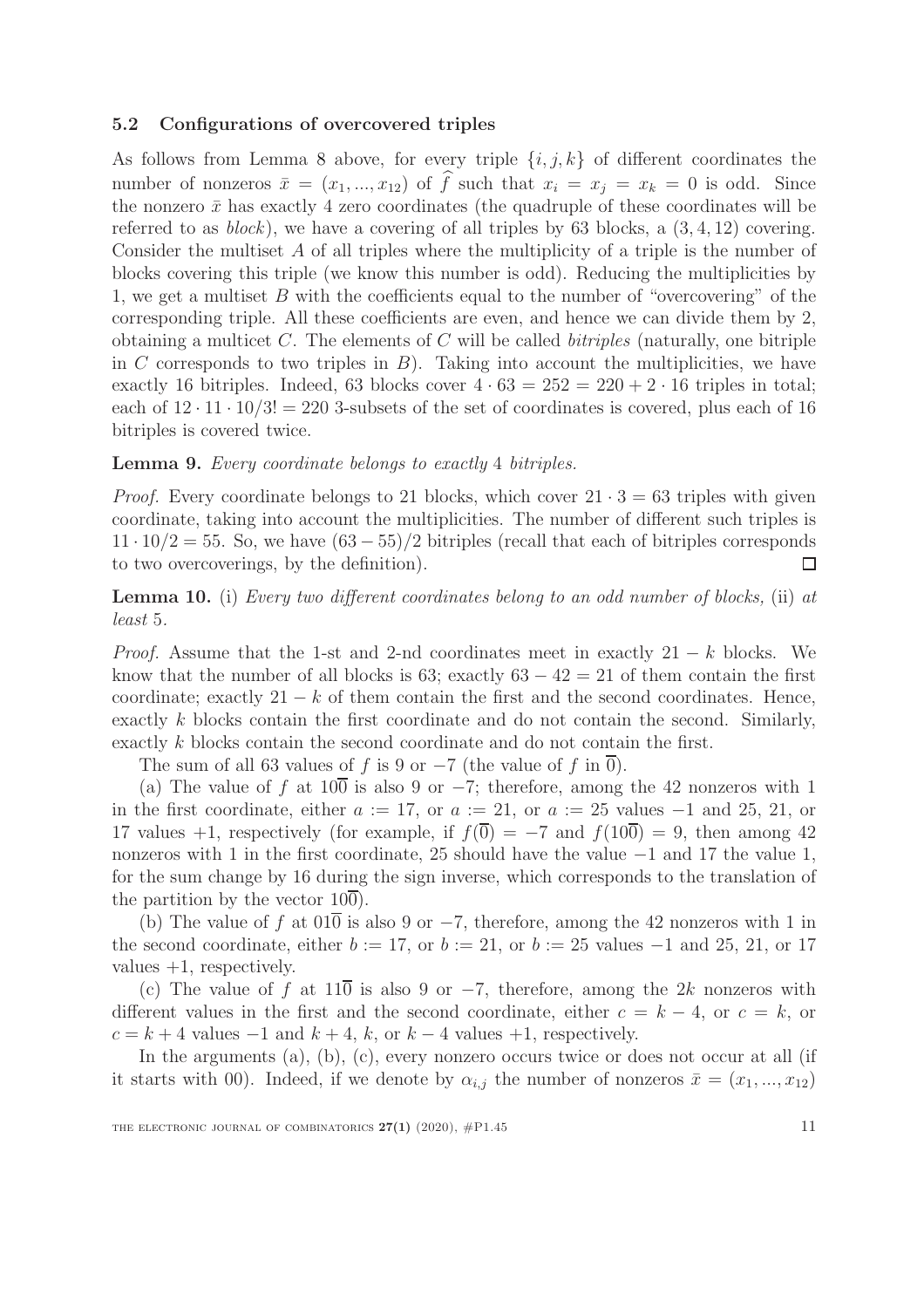such that  $x_1 = i$ ,  $x_2 = j$ , and  $f(\bar{x}) = -1$ , then we get  $a = \alpha_{1,0} + \alpha_{1,1}$ ,  $b = \alpha_{0,1} + \alpha_{1,1}$ ,  $c = \alpha_{0,1} + \alpha_{1,0}$ . Hence,  $a + b + c = 2(\alpha_{1,0} + \alpha_{0,1} + \alpha_{1,1})$  is even. On the other hand,  $a + b + c \in \{k + 30, k + 34, k + 38, k + 42, k + 46, k + 50, k + 54\}.$  It follows that k is even and  $21 - k$  is odd.

(ii) follows from covering of all 10 triples that include the given pair.

<span id="page-11-0"></span>Corollary 11. Each two different coordinates belong to an even number of bitriples, 0, 2, or 4.

Proof. Without loss of generality, consider the first two coordinates. every 4-block containing them covers exactly two triples they belong to. So, the number of such 4-blocks is the half of the number of different triples of form  $\{1, 2, i\}$ ,  $i > 2$ , plus the number, say k, of bitriples of such form. That is,  $(12-2)/2+k$ . By Lemma [10,](#page-10-0) this number is odd. Hence,  $k$  is even. □

Our next goal is to describe possible bitriple systems up to equivalence. We first assume that there is at least one bitriple of multiplicity 1.

<span id="page-11-1"></span>Lemma 12. If there is a bitriple of multiplicity 1, then it belongs to the collection of 8 bitriples  $\{4 \pm 3, 5 \pm 3, 6 \pm 3\}$ , up to a coordinate permutation.

*Proof.* Without loss of generality assume that we have a bitriple  $\{1, 2, 3\}$  of multiplicity 1. By Corollary [11,](#page-11-0) there is another bitriple with 1 and 2. Without loss of generality it is  $\{1, 2, 9\}$ . By Corollary [11,](#page-11-0) there is another bitriple with 1 and 3. It cannot be  $\{1, 9, 3\}$ , because in that case any choice of the forth bitriple with 1 contradicts Corollary [11.](#page-11-0) So, it is {1, 8, 3}, without loss of generality (we did not use 8 before). By Corollary [11,](#page-11-0) the fourth element with 1 is  $\{1, 8, 9\}$ .

Again by Corollary [11](#page-11-0) and since the multiplicity of  $\{1, 2, 3\}$  is 1, there is another bitriple with 2 and 3. If it is  $\{9, 2, 3\}$ , then we have bitriples  $\{1, 2, 3\}$ ,  $\{1, 2, 9\}$ ,  $\{9, 2, 3\}$ with 9, and the fourth bitriple with 9 contradicts Corollary [11.](#page-11-0) A similar argument rejects  $\{8, 2, 3\}$  (with respect to 3). So, without loss of generality, we have  $\{7, 2, 3\}$ .

Now, the fourth bitriple with 3 must be  $\{7, 8, 3\}$ ; the fourth bitriple with 2 must be  $\{7, 2, 9\}$ ; the fourth bitriple with 5 must be  $\{7, 8, 9\}$ .  $\Box$ 

Lemma 13. If there is a bitriple of multiplicity 1, then the multiset of bitriples is one of the following, up to a coordinate permutation:

<span id="page-11-2"></span>
$$
\{4 \pm 3, 5 \pm 3, 6 \pm 3\}, \{7 \pm 3, 8 \pm 3, 9 \pm 3\}\},\tag{7}
$$

$$
\{\{4\pm 3, 5\pm 3, 6\pm 3\},\ 4\cdot\{4, 5, 6\},\ 4\cdot\{10, 11, 12\}\},\tag{8}
$$

$$
\{\{4\pm 3, 5\pm 3, 6\pm 3\}, 2\cdot\{4, 5, 9\pm 3\}, 2\cdot\{10, 11, 9\pm 3\}\},\tag{9}
$$

$$
\{ \{4\pm 3, 5\pm 3, 6\pm 3\}, 2 \cdot \{4, 5, 6\}, 2 \cdot \{4, 11, 12\}, 2 \cdot \{10, 5, 12\}, 2 \cdot \{10, 11, 6\} \}.
$$
 (10)

Proof. By Lemma [12,](#page-11-1) we have the first 8 bitriples. If there is another, 9-th bitriple of multiplicity 1, then by the same lemma we have [\(7\)](#page-11-2). If there is no 9-th bitriple of multiplicity 1, then the remaining bitriples have multiplicity 2 or 4, and a simple exhaust search results in  $(8)–(10)$  $(8)–(10)$ .  $\Box$ 

 $\Box$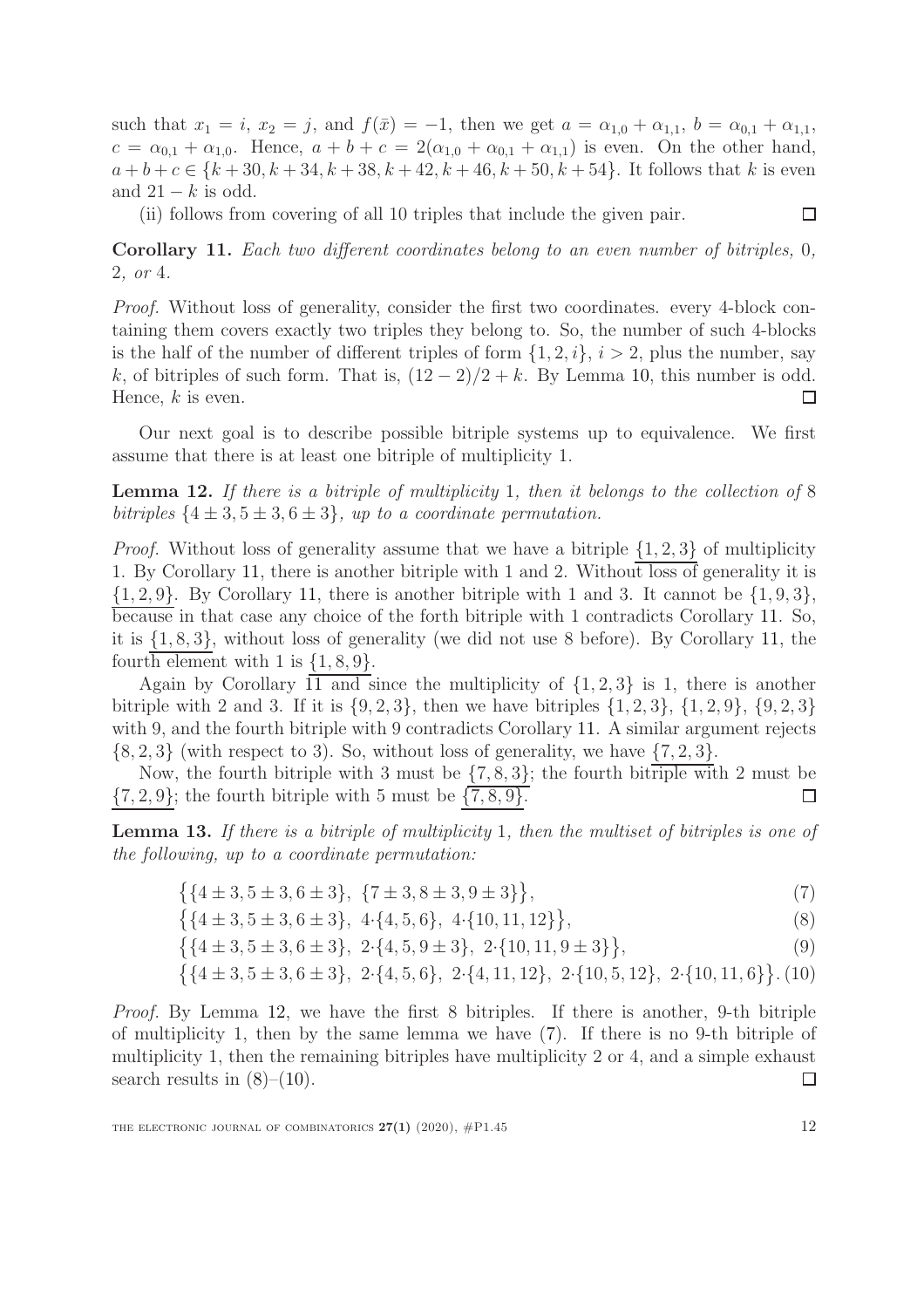If there is no bitriple of multiplicity 1, then the multiplicities of bitriples are 2 or 4. In this case, we can again divide them by 2, which results in a multiset of 8 triples, call them bibitriples. Every coordinate is covered by exactly 2 bibitriples. So, if there is no bibitriples of multiplicity 2, then the 8 bibitriples form a  $1-(12,3,2)$  design. If there is exactly one bibitriple of multiplicity 2, the remaining 6 form a  $1-(9, 3, 2)$  design. If there is exactly two bibitriples of multiplicity 2, the remaining 6 form a  $1-(6,3,2)$  design. The remaining case is 4 bibitriples of multiplicity 2. The number of  $1-(v, 2, 2)$  designs is known for  $v = 12, 9, 6$ , see <http://oeis.org/A110100>. In particular, up to permutation of the coordinates, we have 23, 6, and 2 solutions, respectively.

Finally, we know that the multiset of bibitriples is one of  $36 = 4 + 23 + 6 + 2 + 1$ equivalence classes.

#### 5.3 Coverings by 4-ples

For each multiset of bitriples, we can find all possible systems of quadruples such that every triple is included  $1+2m$  times, where m is its multiplicity in the multiset of bitriples. To do this, we have to solve the corresponding instance of the exact cover problem. This can be done in seconds on a modern computer (we used the libexact [\[11\]](#page-23-7) package with c++). The result is as follows.

<span id="page-12-1"></span>Proposition 14. There are exactly 180 equivalence classes of  $(3, 4, 12)$  coverings such that the overcovered triples correspond to one of the 36 equivalence classes of bitriples mentioned above. Only 5 of 36 equivalence classes of bitriples can be realized in this way; namely,  $(7)$   $(112$  inequivalent coverings found),  $(8)$   $(1 \text{ covering})$ ,  $(10)$   $(51 \text{ coverings})$ ,

$$
4 \times \{ \{1, 2, 3\}, \{4, 5, 6\}, \{7, 8, 9\}, \{10, 11, 12\} \}
$$

(1 covering), and

 $2 \times \{\{1, 2, 3\}, \{1, 5, 6\}, \{2, 4, 6\}, \{3, 4, 5\}, \{7, 8, 9\}, \{7, 11, 12\}, \{8, 10, 12\}, \{9, 10, 11\}\}\$ 

(15 coverings).

#### 5.4 Finding signs of the Fourier coefficients

So, we have got 180 candidates for the set of nonzeros. To find the Fourier coefficient in each nonzero, we will exploit equations [\(5\)](#page-9-1), [\(6\)](#page-9-1). In particular, for  $\bar{x} \neq 0$ , we have

<span id="page-12-0"></span>
$$
2\hat{f}(\bar{x}) = \sum_{\bar{y}, \bar{z}:\bar{y}+\bar{z}=\bar{x}} \hat{f}(\bar{y})\hat{f}(\bar{z}), \quad \text{or}
$$
  

$$
\hat{f}(\bar{x}) = \sum_{\bar{y}, \bar{z}:\bar{y}+\bar{z}=\bar{x}} \hat{f}(\bar{y})\hat{f}(\bar{z}), \quad \text{in particular}
$$
 (11)

$$
\widehat{f}(\bar{x}) \equiv \sum_{\bar{y}, \bar{z}: \bar{y} \prec \bar{z}, \bar{y} + \bar{z} = \bar{x}} \widehat{f}(\bar{y}) \widehat{f}(\bar{z}) \bmod 2,
$$
\n(12)

THE ELECTRONIC JOURNAL OF COMBINATORICS  $27(1)$  (2020),  $\#P1.45$  13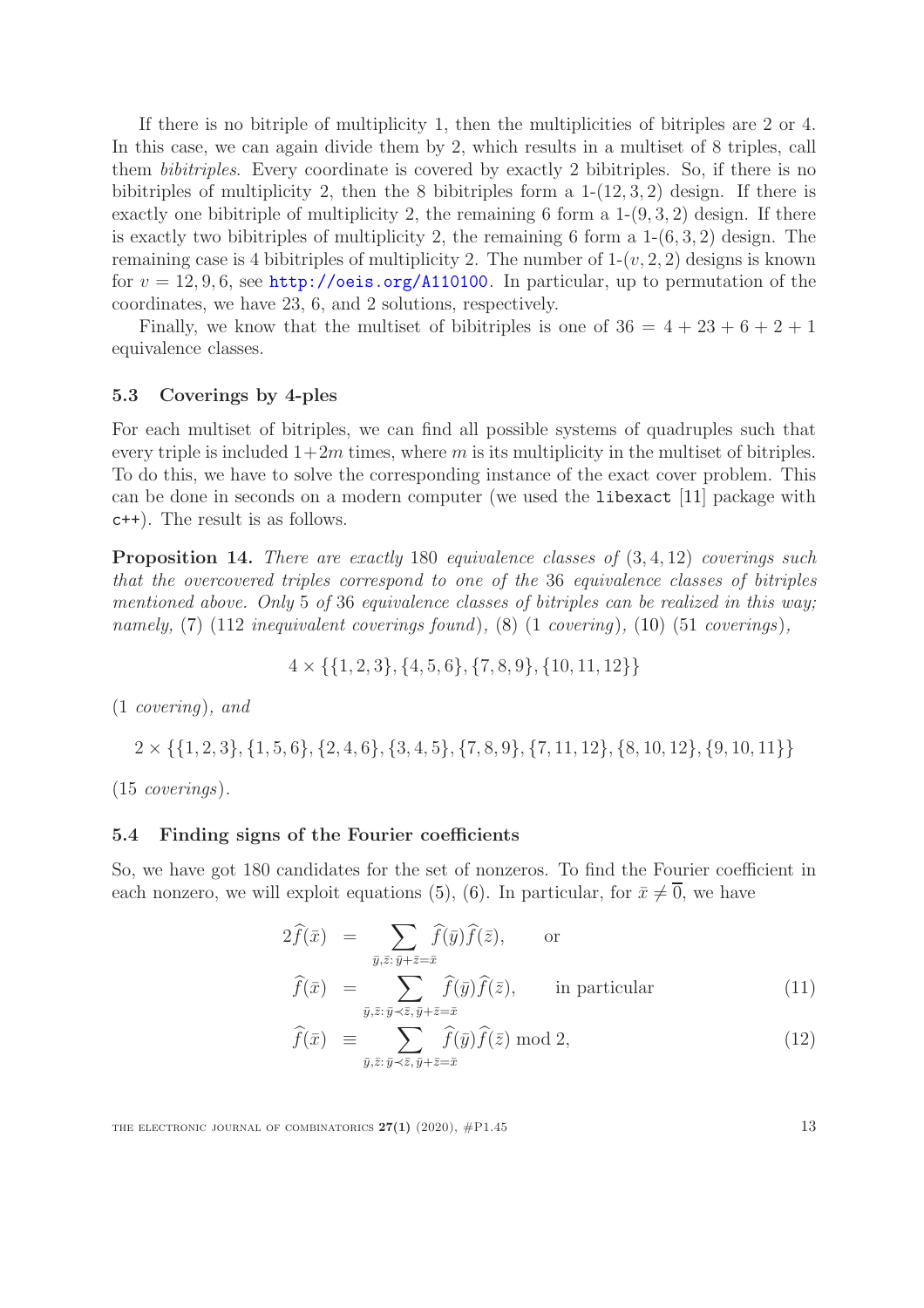where  $\prec$  denotes lexicographic preceding. The last equation immediately gives a necessary condition on the set of nonzeros (indeed, for every nonzero  $\bar{x}$ , we have  $f(\bar{x}) \equiv 1 \text{ mod } 2$ ; so, both parts of  $(12)$  do not depend on the sign of f). This condition rejects 173 of 180 coverings, as shown in the following computational proposition.

<span id="page-13-2"></span>Proposition 15 (computational results). Among the 180 coverings found in Proposi-tion [14,](#page-12-1) exactly 7 coverings can correspond to the nonzeros of a  $\{-1,0,1\}$ -valued function  $\widehat{f}$  satisfying [\(12\)](#page-12-0). All these 7 coverings correspond to the set [\(7\)](#page-11-2) of bitriples.

Now assume that F is the set of nonzeros of  $\hat{f}$  and that the function  $\phi : F \to \{0, 1\}$ defines the sign of  $\hat{f}$  in each nonzero:

<span id="page-13-3"></span>
$$
\widehat{f}(\bar{x}) = \begin{cases}\n(-1)^{\phi(\bar{x})} & \text{if } \bar{x} \in F, \\
0 & \text{if } \bar{x} \notin F.\n\end{cases}
$$
\n(13)

We will show that the 63 values of  $\phi$  satisfy a system of  $2^{12} - 1$  linear equations over  $GF(2)$ , one equations for each  $\bar{x} \neq 0$ .

Consider any zero  $\bar{x}$  of  $\hat{f}$  different from  $\bar{0}$ , i.e.,  $\hat{f}(\bar{x}) = 0$ ,  $\bar{x} \neq \bar{0}$ . By [\(12\)](#page-12-0), the number of pairs  $\{\bar{y}, \bar{z}\}$  of elements from F such that  $\bar{y} + \bar{z} = \bar{x}$  is even (the pairs are unordered; so, we can always assume  $\bar{y} \prec \bar{z}$ . Denote this number by  $p(\bar{x})$ . From [\(12\)](#page-12-0) we see that for  $p(\bar{x})/2$  pairs we have  $\widehat{f}(\bar{y})\widehat{f}(\bar{z}) = 1$  and for the rest  $p(\bar{x})/2$  pairs  $\widehat{f}(\bar{y})\widehat{f}(\bar{z}) = -1$ . It follows that the number of  $-1$ s among all such xs and xs has the same parity as  $p(\bar{x})/2$ . Let us write this fact as an equation.

<span id="page-13-0"></span>
$$
\sum_{\bar{y},\bar{z}\in F:\bar{y}\prec\bar{z},\bar{y}+\bar{z}=\bar{x}} (\phi(\bar{y})+\phi(\bar{z}))\equiv \frac{p(\bar{x})}{2} \bmod 2, \qquad \bar{x}\notin F\cup\{\overline{0}\}.
$$
 (14)

Next, consider an arbitrary nonzero  $\bar{x} \in F$ . For simplicity assume that  $\hat{f}(\bar{x}) = 1$ . From [\(12\)](#page-12-0) we see that  $p(\bar{x})$  is odd, and we find from (12) that the number of  $-1$ s among all considered  $\widehat{f}(\bar{y})$  and  $\widehat{f}(\bar{z})$  is  $\frac{p(\bar{x})-1}{2}$  if  $\widehat{f}(\bar{x}) = 1$  and  $\frac{p(\bar{x})+1}{2}$  if  $\widehat{f}(\bar{x}) = -1$ . We derive the following identity.

<span id="page-13-1"></span>
$$
\phi(\bar{x}) + \sum_{\bar{y}, \bar{z} \in F: \bar{y} \prec \bar{z}, \bar{y} + \bar{z} = \bar{x}} (\phi(\bar{y}) + \phi(\bar{z})) \equiv \frac{p(\bar{x}) - 1}{2} \text{ mod } 2, \qquad \bar{x} \in F. \tag{15}
$$

We see that the 63 values of  $\phi$  satisfy the system of 4095 equations [\(14\)](#page-13-0), [\(15\)](#page-13-1) over the finite field  $GF(2)$  of order 2 (some of the equations [\(14\)](#page-13-0) are trivial,  $0 = 0$ ; so, the actual system to solve has less than 800 equations). This system can be solved for all of the 7 remaining candidates for F.

Proposition 16 (computational results). Among the 7 sets considered in Proposition [15,](#page-13-2) the system of equations [\(14\)](#page-13-0), [\(15\)](#page-13-1) is consistent for exactly 2 sets. In each of these 2 cases, the rank of the system is 44; so, the number of solutions is  $2^{63-44} = 2^{19}$ .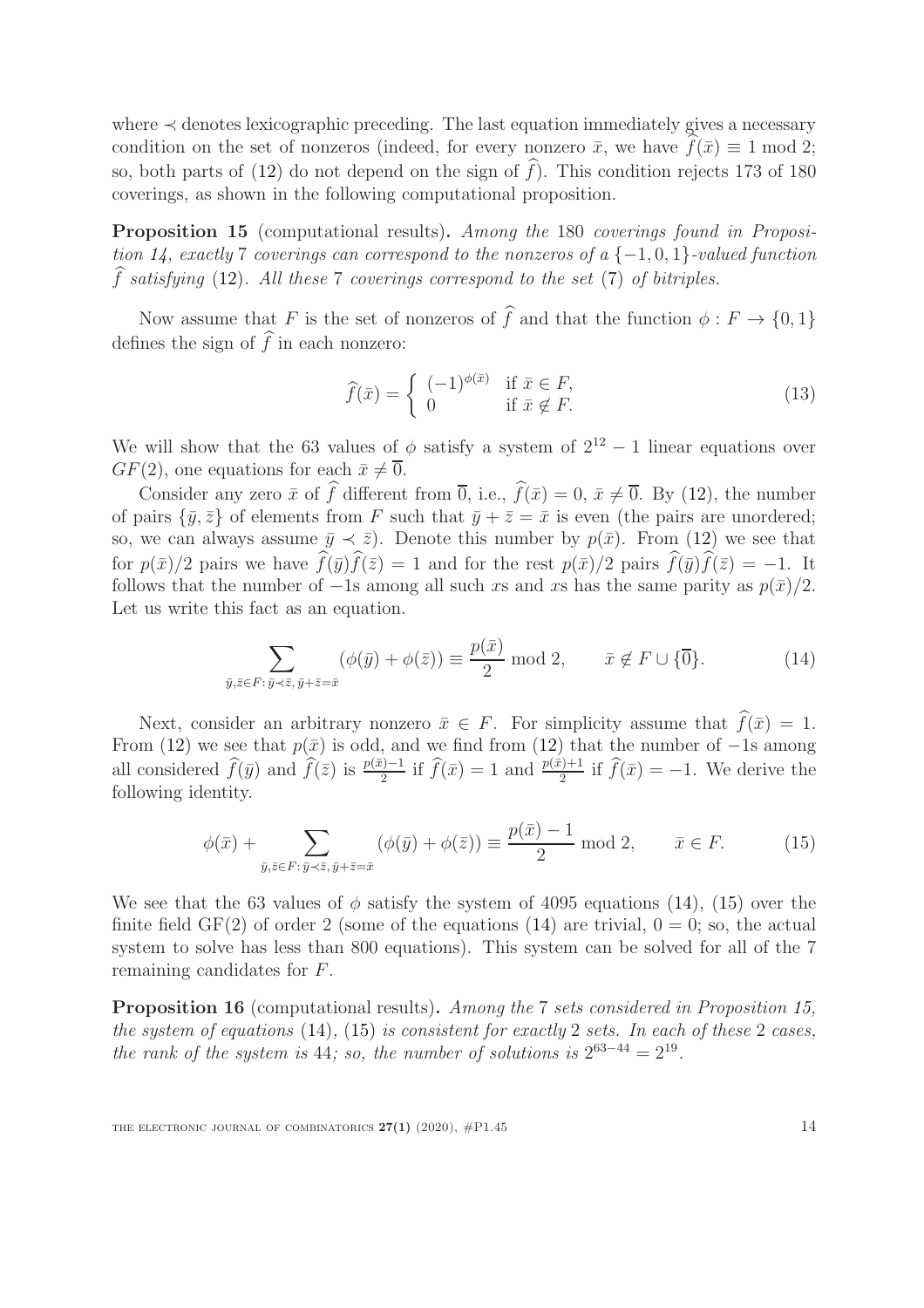It remains, among the  $2^{19}$  solutions in each of 2 cases, to choose the functions that correspond to the Fourier transform of  $\{-7, 9\}$ -valued functions. It is doable in a reasonable time; however, the following observation reduces the number of calculations even more.

**Lemma 17.** For each i from 1 to 12, define the coordinate function  $\psi_i : F \to \{0,1\}$  by the identity  $\psi_i(\bar{v}) = v_i$ , where  $\bar{v} = (v_1, \ldots, v_{12})$ .

- (i) If some  $\phi : F \to \{0,1\}$  satisfies all equations [\(14\)](#page-13-0), [\(15\)](#page-13-1) then  $\phi + \psi_i$  does.
- (ii) Moreover, if  $\hat{f}$ , see [\(13\)](#page-13-3), is the Fourier transform of a {-7,9}-valued function, then adding  $\psi_i$  to  $\phi$  does not change this property.

*Proof.* (i) It is easy to see that the number of  $\bar{y}s$  and  $\bar{z}s$  involved in [\(14\)](#page-13-0) that have 1 in the *i*-th position is even. Indeed, if  $x_i = 0$ , then  $y_i + z_i = 0$  for every pair  $(\bar{y}, \bar{z})$  under the sum. If  $x_i = 1$ , then  $y_i + z_i = 1$ , but the number  $p(\bar{x})$  of the pairs involved in the sum is even. Hence, adding  $\psi_i$  does not change the parity of the left side of [\(14\)](#page-13-0).

The similar argument works for [\(15\)](#page-13-1) with the only difference that  $p(\bar{x})$  is even, which is compensated by involving  $\bar{x}$  in the left side.

(ii) It is straightforward from the definition of the Fourier transform that the sum  $\phi' = \phi + \psi_i$  corresponds to the translation  $f'(\bar{v}) = f(\bar{v} + \bar{e}_i)$ , where  $\bar{e}_i$  has 1 in the *i*-th position and 0 in the others.  $\Box$ 

So, the affine space of the all solutions  $\phi$  can be partitioned into the cosets of the span  $\langle \psi_1, \ldots, \psi_{12} \rangle$  (the span has dimension 11 in one of the remaining cases and dimension 10 in the other), and it is sufficient to test one representative from every coset. Finally we have found 6 admissible representatives in one of the cases and 12 in the other. It occurs that in each of two cases, the equitable partitions found are equivalent.

**Theorem 18.** There are exactly 2 inequivalent equitable partitions of  $Q_{12}$  with quotient matrix [[3, 9], [7, 5]]. Each of them has the automorphism group of order 48; the sizes of orbits under the action of the automorphism group are  $48^{30}$ ,  $24^{14}$ ,  $8^2$  for the smallest cell (in the notation [orbit size]<sup>[number of orbits]</sup>) and  $48^{40}$ ,  $24^{16}$  for the largest cell. One partition is coordinate transitive (that is, the 12 coordinates form one orbit under the action of the automorphism group) and the size of its kernel is 2. The other partition has two coordinate orbits of size 6 and the kernel of size 4.

#### 5.5 Fon-Der-Flaass construction

In this section, we define the equitable partitions constructed by Fon-Der-Flaass [\[7\]](#page-22-1) and describe the corresponding Fourier transforms.

First, we color the vertices of  $Q_6$  into three colors as follows (symbol  $*$  can be replaced by each of 0 and 1; so, a word like 0∗∗100 represent a set from 4 vertices, which is referred to as a  $2$ -face).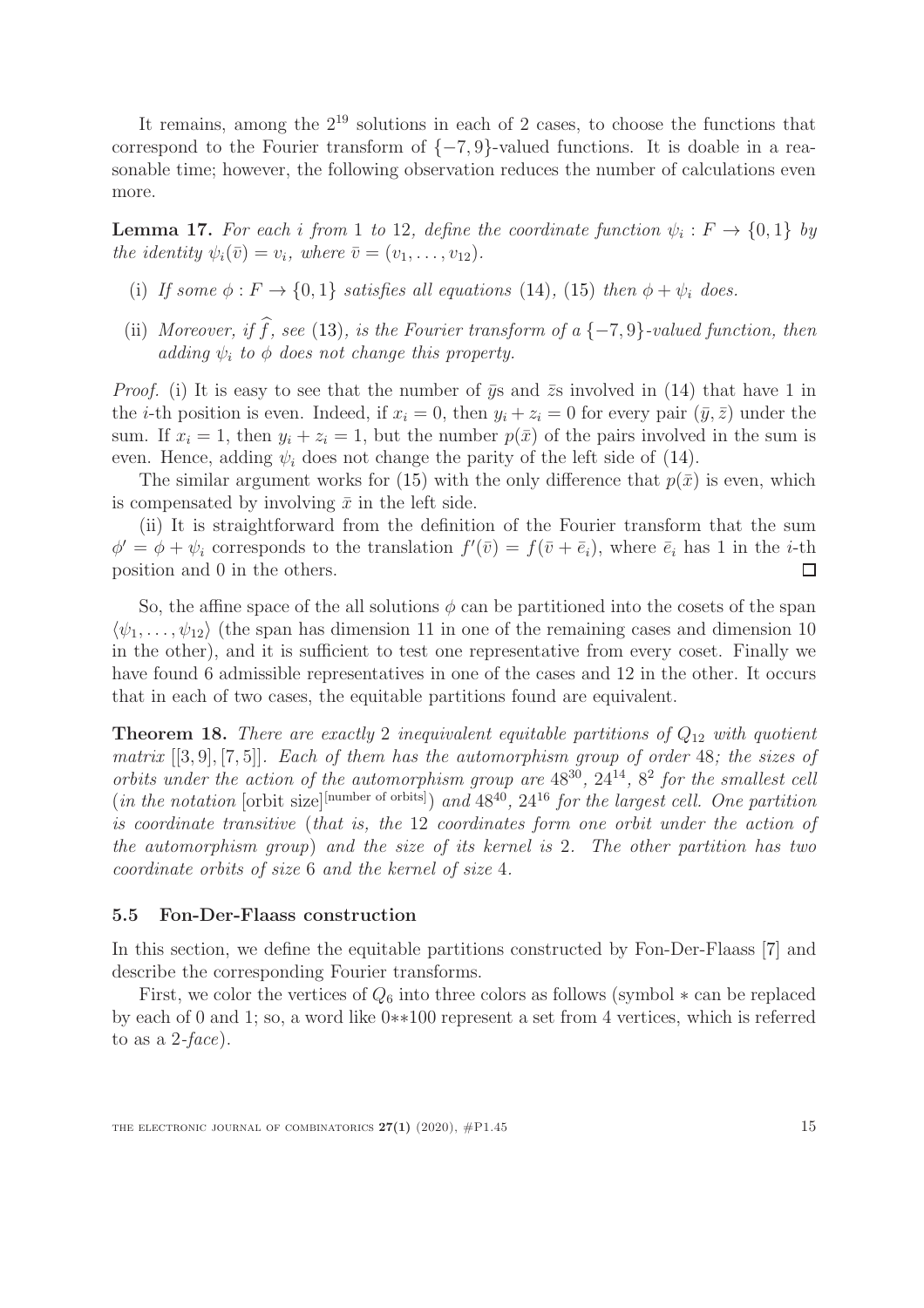| Black:  | 000000,   | 111111.   | 000111,    | 111000.    |
|---------|-----------|-----------|------------|------------|
| White:  | 100000,   | 011111,   | 000011,    | 111100,    |
|         | 010000,   | 101111,   | 000101,    | 111010,    |
|         | 001000,   | 110111,   | 000110,    | 111001.    |
| Gray:   | $0**100,$ | $1**011,$ | $1001**$ , | $0110**$ , |
| 12      | $*0*010,$ | $*1*101,$ | $010*1*,$  | $101*0*,$  |
| 2-faces | $**0001,$ | $**1110,$ | $001**1,$  | $110**0.$  |

Next, color  $Q_{12}$  as  $f_{12}(\bar{u}, \bar{v}) := f_6(\bar{u} + \bar{v}).$ 

It remains to separate gray vertices into white and black. For every 2-face B from the twelve 2-faces above, with  $\ast s$  in the *i*-th and *j*-th position, we color  $(\bar{u}, \bar{v}) = (u_1, \ldots, v_6)$ such that  $\bar{u} + \bar{v} \in B$  with respect to the parity  $u_1 + u_2 + u_3 + u_4 + u_5 + u_6 + v_i + v_j$  (by black/white or white/black; so we have the choice for each 2-face). In such a way, we obtain  $2^{12}$  different black/white colorings of the vertices of  $Q_{12}$ ; the corresponding vertex partitions are equitable with quotient matrix [[3, 9], [7, 3]] [\[7\]](#page-22-1).

By Proposition [2\(](#page-4-0)ii) the Fourier coefficient at  $\bar{z}$  (e.g.,  $\bar{z} = 010011101111$ ) is proportional (with  $1/16$ ) to the sum of f over the corresponding 4-face (e.g., respectively, ∗0∗∗000∗0000). So, the coefficients are straightforward to find. We omit technical details and describe the  $2^{12}$  possibilities corresponding to the  $2^{12}$  partitions constructed above. The nonzeros of one possible Fourier transform, with the corresponding signs, are the following:

| $\begin{bmatrix} \bar{u} \\ \bar{v} \end{bmatrix}: \quad \begin{bmatrix} \textbf{001\,111} \\ \textbf{001\,111} \end{bmatrix} - \begin{bmatrix} \textbf{010\,111} \\ \textbf{010\,111} \end{bmatrix} - \begin{bmatrix} \textbf{100\,111} \\ \textbf{100\,111} \end{bmatrix} - \begin{bmatrix} \textbf{111\,1001} \\ \textbf{111\,001} \end{bmatrix} + \begin{bmatrix} \textbf{111\,100} \\ \textbf{111\,100} \$ |  |  |  |
|-----------------------------------------------------------------------------------------------------------------------------------------------------------------------------------------------------------------------------------------------------------------------------------------------------------------------------------------------------------------------------------------------------------------|--|--|--|

| $\begin{bmatrix} \bar{v} \end{bmatrix}$ $\begin{bmatrix} 001111 \end{bmatrix}$ $\begin{bmatrix} 010111 \end{bmatrix}$ $\begin{bmatrix} 100111 \end{bmatrix}$ $\begin{bmatrix} 111001 \end{bmatrix}$ $\begin{bmatrix} 111010 \end{bmatrix}$ $\begin{bmatrix} 111100 \end{bmatrix}$                                                                                                                                      |                                                                                                                                                                                                                                                                                                                                                                                                                        |
|------------------------------------------------------------------------------------------------------------------------------------------------------------------------------------------------------------------------------------------------------------------------------------------------------------------------------------------------------------------------------------------------------------------------|------------------------------------------------------------------------------------------------------------------------------------------------------------------------------------------------------------------------------------------------------------------------------------------------------------------------------------------------------------------------------------------------------------------------|
|                                                                                                                                                                                                                                                                                                                                                                                                                        | $\begin{bmatrix} 011\,011\ ] + \begin{bmatrix} 011\,101\ ] + \end{bmatrix} + \begin{bmatrix} 011\,110\ ] + \end{bmatrix} + \begin{bmatrix} 101\,011\ ] + \end{bmatrix} + \begin{bmatrix} 101\,101\ ] + \end{bmatrix} + \begin{bmatrix} 101\,110\ ] + \end{bmatrix} + \begin{bmatrix} 110\,011\ ] + \end{bmatrix} + \begin{bmatrix} 110\,101\ ] + \end{bmatrix} + \begin{bmatrix} 110\,110\ ] + \end{bmatrix} + \begin$ |
| $\begin{bmatrix} 000\,110 \ + \ 111\,11 \end{bmatrix} + \begin{bmatrix} 011\,11 \end{bmatrix} + \begin{bmatrix} 010\,111 \ - \end{bmatrix} - \begin{bmatrix} 011\,110 \end{bmatrix} - \begin{bmatrix} 100\,111 \ - \end{bmatrix} - \begin{bmatrix} 101\,110 \end{bmatrix} - \begin{bmatrix} 110\,110 \end{bmatrix} + \begin{bmatrix} 111\,111 \ - \end{bmatrix} + \begin{bmatrix} 111\,111 \ - \end{bmatrix} + \end{b$ |                                                                                                                                                                                                                                                                                                                                                                                                                        |
| $\begin{bmatrix} 000\,101 \ + \ 111\,11 \end{bmatrix} + \begin{bmatrix} 001\,111 \ - \end{bmatrix} - \begin{bmatrix} 010\,111 \ - \end{bmatrix} + \begin{bmatrix} 011\,101 \ - \end{bmatrix} - \begin{bmatrix} 100\,111 \ - \end{bmatrix} - \begin{bmatrix} 101\,101 \ - \end{bmatrix} + \begin{bmatrix} 110\,101 \ - \end{bmatrix} + \begin{bmatrix} 110\,101 \ - \end{bmatrix} - \begin{bmatrix} 111\,111 \ - \end$  |                                                                                                                                                                                                                                                                                                                                                                                                                        |
| $\begin{bmatrix} 000\,011 \ 111\,11 \end{bmatrix} + \begin{bmatrix} 001\,111 \ 110\,011 \end{bmatrix} - \begin{bmatrix} 011\,011 \ 100\,111 \end{bmatrix} + \begin{bmatrix} 100\,111 \ 011\,011 \end{bmatrix} + \begin{bmatrix} 101\,011 \ 010\,111 \end{bmatrix} - \begin{bmatrix} 110\,011 \ 001\,111 \end{bmatrix} - \begin{bmatrix} 111\,111 \ 000\,011 \end{b$                                                    |                                                                                                                                                                                                                                                                                                                                                                                                                        |
| $\left[110\,000\right]_{+}\left[111\,001\right]_{-}\left[111\,010\right]_{-}\left[111\,010\right]_{+}\left[110\,011\right]_{-}\left[111\,100\right]_{-}\left[111\,001\right]_{+}\left[110\,101\right]_{-}\left[110\,100\right]_{-}\left[111\,100\right]_{+}\left[111\,100\right]_{-}$                                                                                                                                  |                                                                                                                                                                                                                                                                                                                                                                                                                        |
| $\begin{bmatrix} 101\,000\end{bmatrix}+\begin{bmatrix} 111\,001\end{bmatrix}+\begin{bmatrix} 111\,010\end{bmatrix}-\begin{bmatrix} 101\,011\end{bmatrix}-\begin{bmatrix} 111\,100\end{bmatrix}+\begin{bmatrix} 101\,101\end{bmatrix}+\begin{bmatrix} 101\,101\end{bmatrix}+\begin{bmatrix} 101\,110\end{bmatrix}-\begin{bmatrix} 111\,111\end{bmatrix} \ \begin{bmatrix} 111\,100\end{bmatrix}$                        |                                                                                                                                                                                                                                                                                                                                                                                                                        |
| $\begin{bmatrix} 011\,000\ +\ 111\,001\ +\ 011\,110 \end{bmatrix} + \begin{bmatrix} 111\,010\ +\ 011\,101\ \end{bmatrix} + \begin{bmatrix} 011\,011\ +\ 111\,100\ \end{bmatrix} + \begin{bmatrix} 111\,100\ -\ 011\,011\ \end{bmatrix} - \begin{bmatrix} 011\,101\ -\ 111\,010\ \end{bmatrix} - \begin{bmatrix} 011\,110\ -\ 011\,000\ \end{bmatrix}$                                                                  |                                                                                                                                                                                                                                                                                                                                                                                                                        |

In each of the last six groups, all the signs can be inversed. Additionally, in each of the last six groups, one can apply the coordinate permutation  $(4\ 10)(5\ 11)(6\ 12)$  to all 8 nonzeros. The last transformation, applied to one group, switches between the two equivalence classes of the equitable partitions.

# <span id="page-15-0"></span>6  $[0, 12], [4, 8]$  and related structures: classification

The equitable partitions of the 12-cube with quotient matrix  $[[0, 12], [4, 8]]$  (or, equivalently, the orthogonal arrays  $OA(1024, 12, 2, 7)$ , as was mentioned in the introduction) can be classified utilizing rather straightforward approach, a local exhaustive search, us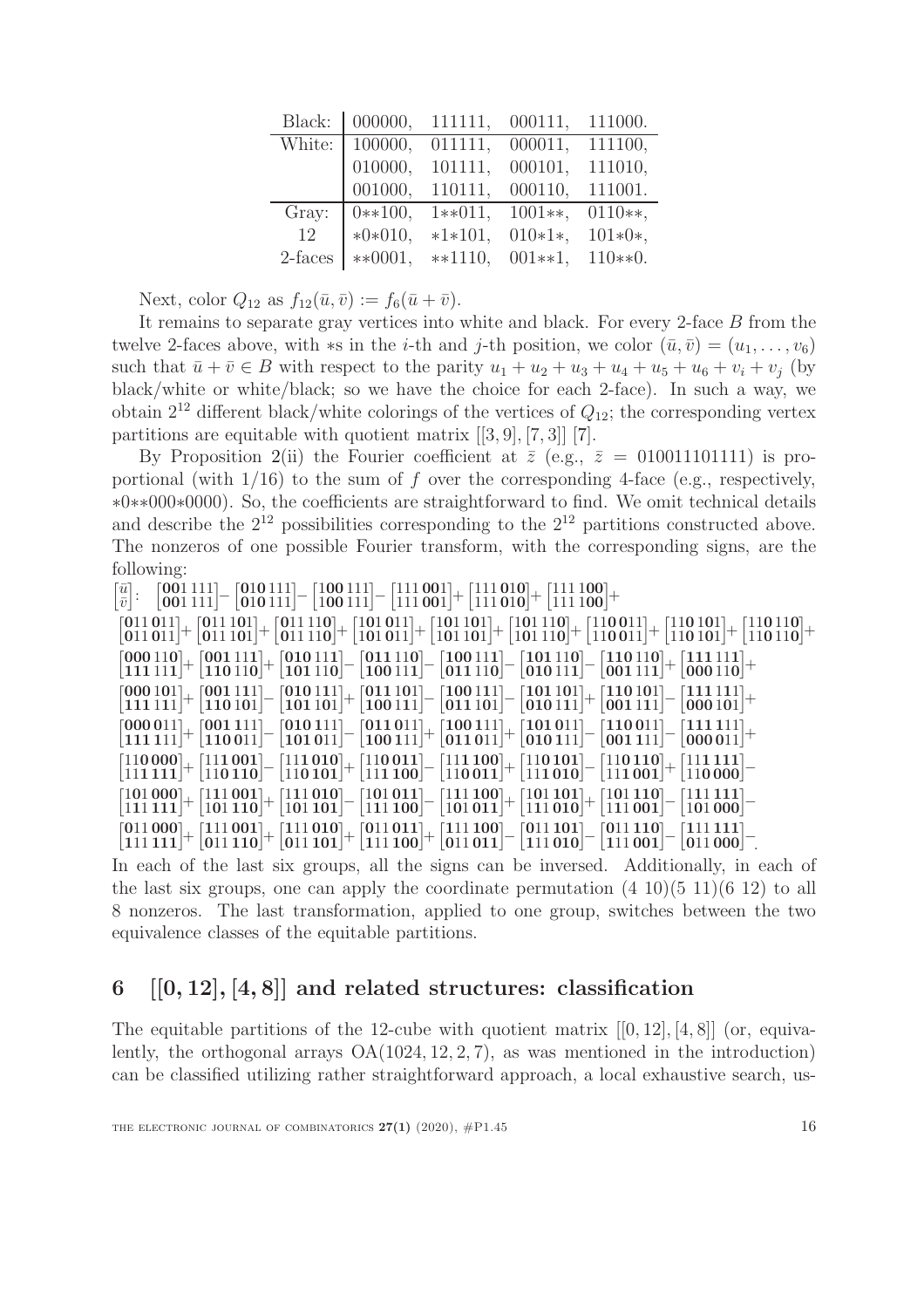ing the exact-covering software. Let S be the quotient matrix  $[[0, 12], [4, 8]]$ . We say that the pair of disjoint sets  $P_0$ ,  $P_1$  of vertices is an r-local (equitable) partition if  $P_0 \cup P_1$  are the all words of weight at most  $r$  and the neighborhood of every vertex of weight less than r satisfy the local condition from the definition of the equitable partition.

So, there are exactly two 0-local partitions,  $(\{\overline{0}\}, \emptyset)$  and  $(\emptyset, \{\overline{0}\})$ . For each of them, there is only one 1-local partition, up to isomorphism.

<span id="page-16-0"></span>**Proposition 19.** Up to isomorphism, there are exactly 94 two-local partitions  $(P_0, P_1)$ with  $\overline{0} \in P_0$ , and exactly 6, with  $\overline{0} \in P_1$ .

*Proof.* Let  $\overline{0} \in P_0$ . In this case, all weight-1 words are in  $P_1$ . Consider the graph  $\Gamma$  on the 12 weight-1 words, where two vertices are adjacent if in the 12-cube they are adjacent to a common weight-2 word from  $P_0$ . So, the weight-2 words from  $P_0$  are in one-toone correspondence with the edges of Γ (indeed, a weight-2 word has exactly 2 weight-1 neighbors). Next, we see that  $\Gamma$  is a cubic graph (indeed, every weight-1 word is in  $P_1$ and hence has exactly 4 neighbors from  $P_0$ ; one of them is  $\overline{0}$ , the other 3 correspond to edges of Γ). The number of unlabelled connected cubic graphs on 4, 6, 8, and 12 vertices is 1, 2, 5, 85, respectively, see <http://oeis.org/A002851>. So, the number of connected and disconnected cubic graphs on 12 vertices is  $85 + 5 + 3 + 1 = 94$ .

Let  $\overline{0} \in P_1$ . Without loss of generality, all weight-1 words with 1 in the first 8 coordinates are assumed to be in  $P_1$ , the other 4 in  $P_0$ . The last four words have no neighbors in  $P_0$ ; so, any weight-2 word in  $P_0$  has two weight-1 neighbors in  $P_1$  and can be considered as an edge of some graph  $\Gamma'$  on 8 vertices (weight-1 words of  $P_1$ ). From the quotient matrix, we see that Γ′ is regular of degree 4; so, its complement is cubic. There are 1 disconnected and 5 connected cubic graphs of order 8.  $\Box$ 

The search of the 3-local partitions was done by solving instances of the exact covering problem. We fix some 2-local partition  $(P_0, P_1)$  and consider the weight-2 words in  $P_1$ as the "points". To each "point"  $\bar{x}$ , we assign the multiplicity  $\mu = 4 - \lambda$ , where  $\lambda$  is the number of its weight-1 neighbors from  $P_0$ . To each weight-3 word  $\bar{y}$  that has no neighbors from  $P_0$ , we assign a "set"  $s(\bar{y})$  of 3 "points", namely the 3 weight-2 neighbors of  $\bar{y}$ . With the chosen "points", their multiplicities, and the "sets", we have an instance  $Cov(P_0, P_1)$  of the exact-covering problem. Straightforwardly from the definitions, we have the following one-to-one correspondence.

**Proposition 20.** Given a 2-local partition  $(P_0, P_1)$ , the 3-local partitions  $(R_0, R_1)$  such that  $P_0 \subset R_0$  and  $P_1 \subset R_1$  are in one-to-one correspondence with the solutions S of Cov $(P_0, P_1)$ . Namely,  $S = \{s(\bar{y}) | \bar{y} \in R_0 \backslash P_0\}.$ 

In such a way, for each of  $94+6$  non-isomorphic 2-local partitions, using libexact, we found all 3-local continuations. After the isomorph rejection, we found all non-isomorphic 3-local partitions. The same approach allows to proceed the next step in finding the 4-local partitions. The results are checked using the double-counting approach (see Section [3\)](#page-6-0).

<span id="page-16-1"></span>Proposition 21 (computational results). The number of non-isomorphic 3-local partitions  $(P_0, P_1)$  with  $\overline{0} \in P_0$  and  $\overline{0} \in P_1$  is 34 and 222, respectively. For 4-local partitions, the number is 37 and 81, respectively.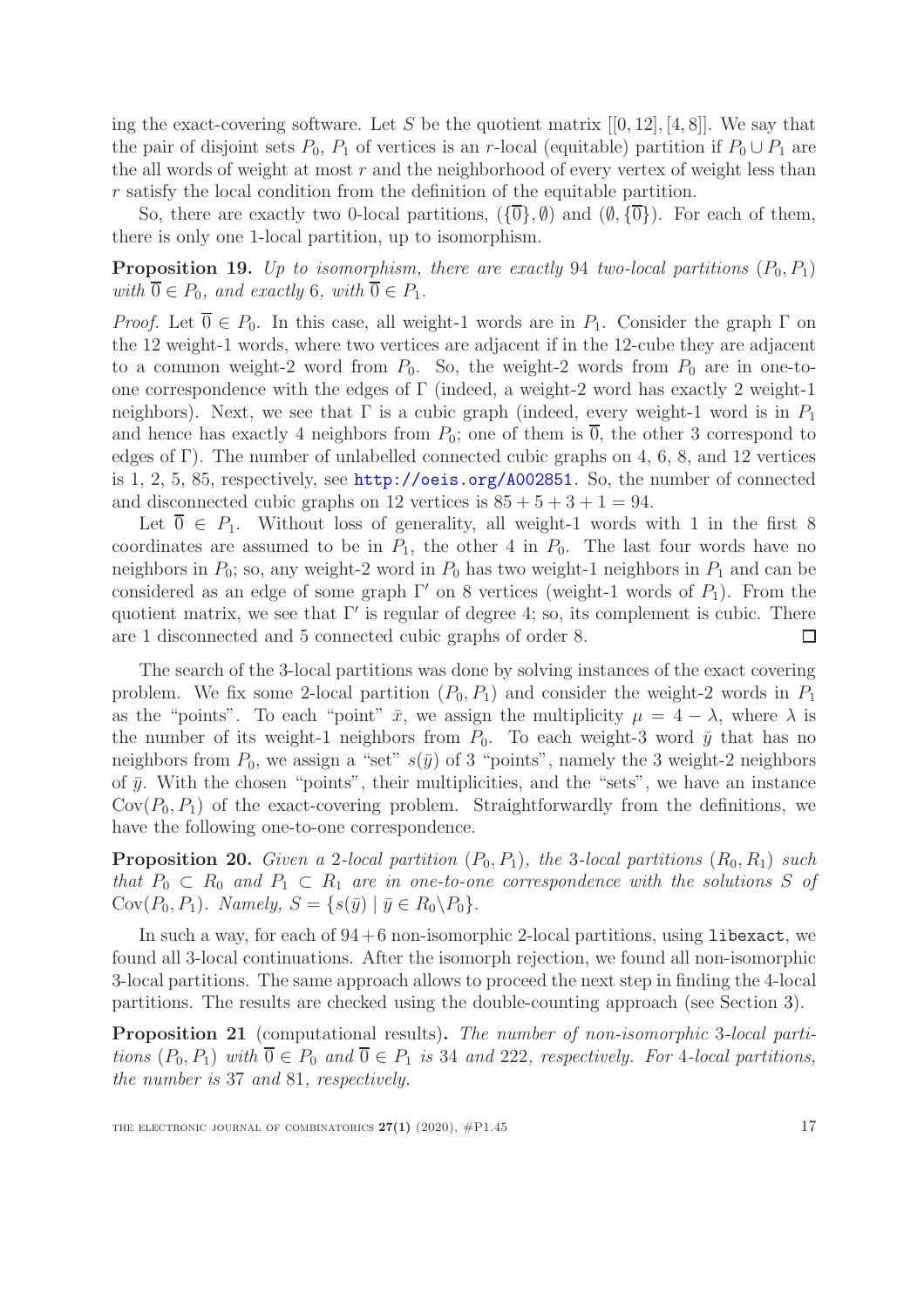The remaining part of the classification is based on the fact that the sum of the values of the {12, −4}-valued eigenfunction corresponding to a putative equitable partition (with considered parameters) over any 5-face is zero. Using this condition, one can uniquely reconstruct an eigenfunction by its values on the words of weight at most 4 (actually, it is sufficient to know the values on the weight-4 words, see [\[25,](#page-23-9) Theorem 3]). It occurs that every 4-local partition continues to a complete equitable partition (we have no theoretical proof of this fact).

Theorem 22 (computational results). There are exactly 16 equivalence classes of equitable partitions  $(P_0, P_1)$  of the 12-cube with quotient matrix  $[[0, 12], [4, 8]]$ . In one of them,  $P_0$  is a linear (or affine) subspace of the 12-cube; two are "full-rank", i.e., the affine span of  $P_0$  is the whole 12-cube; the other 13 are "semilinear", that is, the affine span of  $P_0$  consists of a half of the vertices of the 12-cube. See the appendix for the list of representatives.

Remark 23. For the classification, it is sufficient to consider only the local partitions that meet  $\overline{0} \in P_0$ , or only the local partitions that meet  $\overline{0} \in P_1$ . However, as the both ways were successful, we described in Propositions [19](#page-16-0) and [21](#page-16-1) the intermediate results for each of them.

Remark 24. The local search algorithm described in this section can be applied for finding equitable partitions with different parameters (in different graphs). However, we failed in the classification of the equitable partition of the 12-cube with quotient matrices  $[2, 10], [6, 6]$  and  $[3, 9], [7, 5]$  using the same approach. The corresponding instances of the exact-covering problem occur to be too large to solve with known tools.

The equitable partitions considered in the current section are related with several classes of combinatorial configurations. The following lemma summarizes several known results about such relations.

Lemma 25. The objects from the following classes are in one-to-one correspondence:

- (I) the equitable partitions of the n-cube with quotient matrix  $\begin{pmatrix} 0 & n \\ n & n \end{pmatrix}$  $c \quad n - c$  $\setminus$  $,c < n;$
- (II) the orthogonal arrays  $OA(N, n, 2, t)$ , where  $t =$  $n + c$ 2  $-1$  and  $N = 2^n \left(1 - \frac{1}{2^n}\right)$ n  $2(t + 1)$  $\overline{ }$ (so, the parameters attain the bound  $(2)$ );
- (III) the orthogonal arrays  $OA(N/2, n-1, 2, t-1);$

(IV), (V) the equitable partitions of the 
$$
(n-1)
$$
-cube with quotient matrices  
\n
$$
\begin{pmatrix}\n0 & c-1 & n-c \\
c-1 & 0 & n-c \\
c & c & n-2c-1\n\end{pmatrix}
$$
 and 
$$
\begin{pmatrix}\nc-1 & n-c & 0 \\
c & n-2c-1 & c \\
0 & n-c & c-1\n\end{pmatrix}
$$
, respectively;

(VI) the completely regular codes in  $Q_{n-1}$  with the intersection array  $(n - c, c; c, n - c)$ .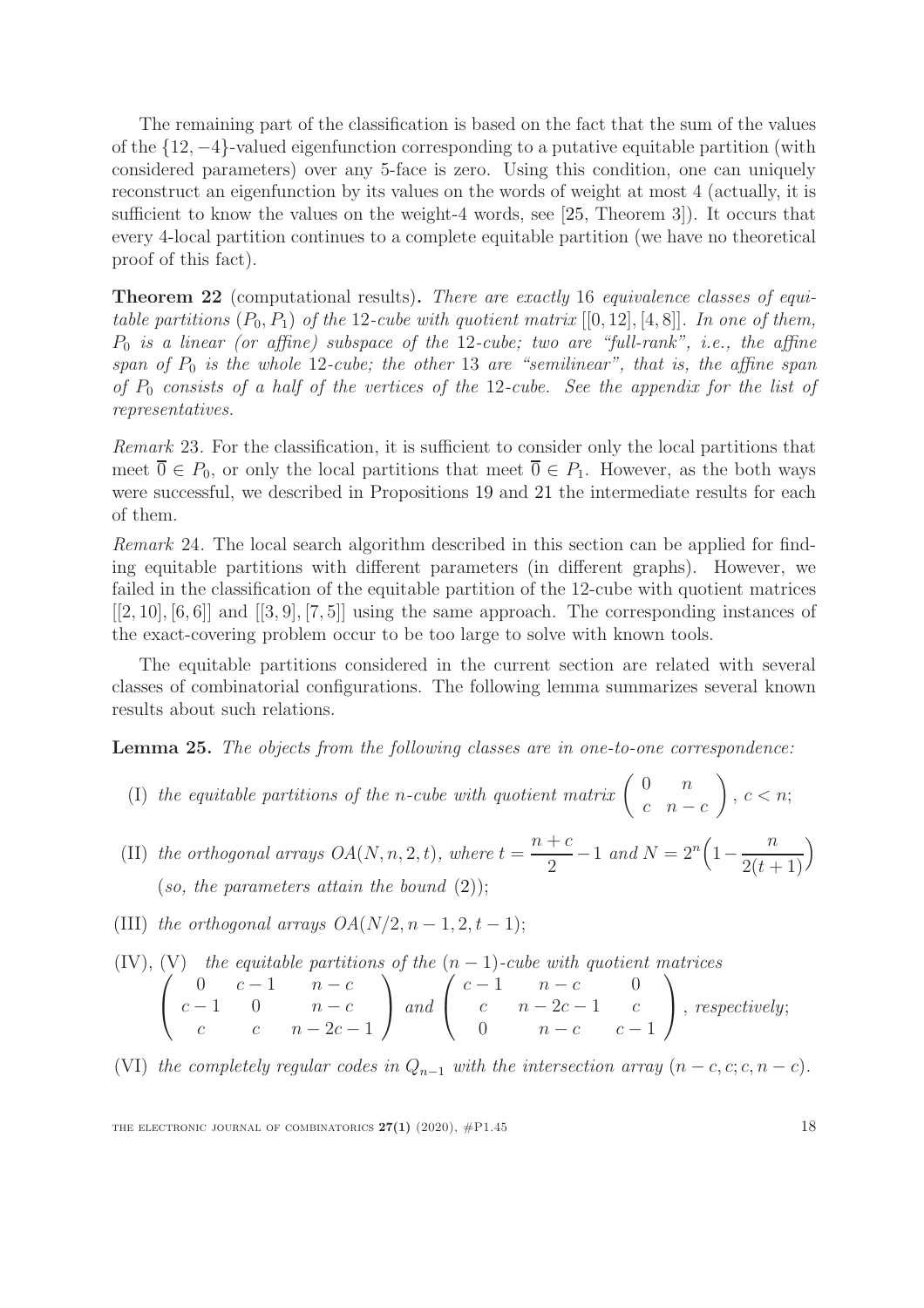By the definition, a *completely regular code* with the intersection array  $(c_1, \ldots, c_r;$  $b_0, \ldots, b_{r-1}$ ) is a set of vertices such that the distance partition with respect to it is equitable with tridiagonal quotient matrix,  $(c_1, \ldots, c_r)$  and  $(b_0, \ldots, b_{r-1})$  being the subdiagonal and the superdiagonal; so, the correspondence between (V) and (VI) is straightforward. The connection between  $(I)$  and  $(II)$  is noted in [\[19,](#page-23-10) [20\]](#page-23-11).  $(III)$ ,  $(IV)$ , and  $(VI)$  are related in [\[16\]](#page-23-12). It is known [\[21,](#page-23-13) Proposition 2.3] that for odd t, the arrays  $OA(N/2, n-1, 2, t-1)$ are in one-to-one correspondence with the self-complementary arrays  $OA(N, n, 2, t)$  (a set C of vertices of  $Q_n$  is self-complementary if  $C = C + \overline{1}$ ; on the other hand, the array of type (II) must be self-complementary because of the distance invariance of equitable partitions, see e.g. [\[14\]](#page-23-14).

Once, for  $n = 12$  and  $c = 4$  we have representatives of all 16 equivalence classes of partitions of type (I), it is rather straightforward to find the number of equivalence classes of objects of types (II)–(VI).

**Theorem 26.** There are exactly 16 inequivalent orthogonal arrays  $OA(1024, 12, 2, 7)$ . There are exactly 37 inequivalent objects from each of the following families: orthogonal arrays  $OA(512, 11, 2, 6)$ ; completely regular codes in  $Q_{11}$  with the intersection array  $(8, 4; 4, 8)$ ; equitable partitions of  $Q_{11}$  with quotient matrices  $[0, 3, 8]$ ,  $[3, 0, 8]$ ,  $[4, 4, 3]$  and  $[3, 8, 0], [4, 3, 4], [0, 8, 3],$  respectively.

<span id="page-18-1"></span>*Remark* 27. Unifying the first two cells of a 3-partition with quotient matrix  $[0, 3, 8]$ ,  $[3, 0, 8]$ ,  $[4, 4, 3]$ , we obtain an equitable 2-partition with quotient matrix  $[3, 8]$ ,  $[8, 3]$ . However, not all 2-partitions with quotient matrix [[3, 8], [8, 3]] can be obtained in such a way.

# <span id="page-18-0"></span>7  $[2, 10], [6, 6]$ : discussion, connection with  $OA(1536, 13, 2, 7)$

The remaining quotient matrix related with equitable partitions of  $H(n, 2)$  that attain the correlation-immunity bound and were not discussed in details above is  $[[2, 10], [6, 6]]$ . The corresponding equitable partitions are of some special combinatorial interest because the first cell of such partition induces a collection of disjoint cycles in the Hamming graph. We failed to make the complete classification of such partitions using any approach described here directly. However, the computational algorithm from Section [6](#page-15-0) can be modified, dividing the classification into more steps depending on the value of some coordinate. This way can be successful, but requires relatively large amount of computational resources. Hopefully, the classification will be finished within several months, and at this moment we can only announce that there are more than 80 equivalence classes of such partitions. In this section, we briefly discuss the length of cycles induced by such a partition and mention the relation with the quotient matrix  $[[0, 13], [3, 10]]$ , which corresponds to the orthogonal arrays  $OA(1536, 13, 2, 7)$ .

### 7.1 Cycle lengths

As one can see from the first coefficient of the quotient matrix [[2, 10], [6, 6]], the first cell of a corresponding equitable partition induces a regular subgraph of  $Q_{12}$  of degree 2, i.e.,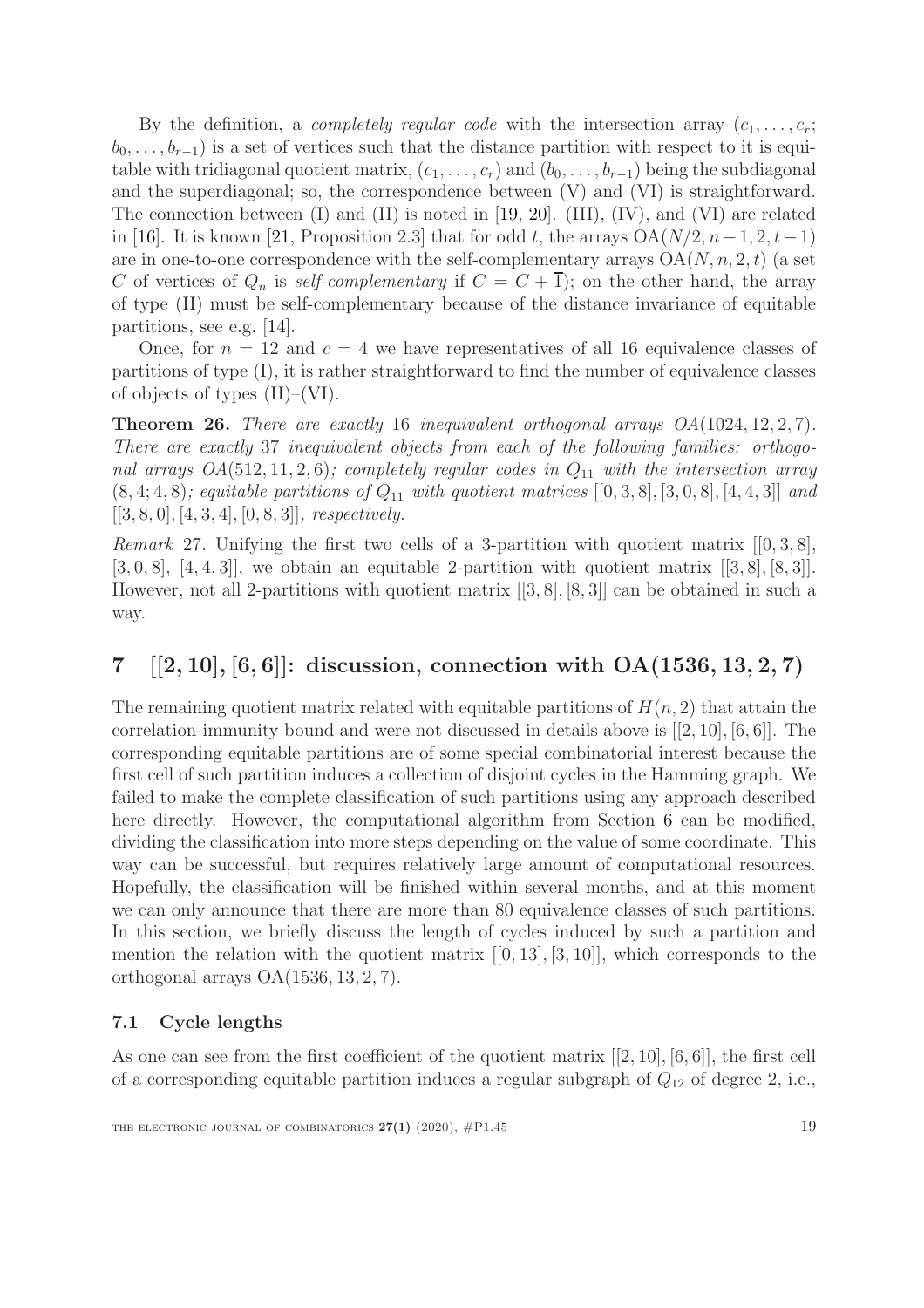the union of disjoint cycles. Any theoretical information on the structure of a partition could simplify the classification; so, it is important to understand if the size of cycles is a constant or it can vary. In the following proposition, we show that there are partitions that induce both 4-cycles and 8-cycles. Another conclusion that can be made from it is that the simple construction  $[6, Prop. 1(c)]$  that multiplies the quotient matrix by an integer number can produce inequivalent equitable partitions if one varies the addition, treating the vertex set of the *n*-cube as different  $\mathbb{Z}_4$  modules.

**Proposition 28.** For every i from  $\{0, 1, 2, 3\}$ , there is an equitable partition of  $Q_{12}$  with quotient matrix  $[2, 10]$ ,  $[6, 6]$ ] such that the first cell induces  $128 \cdot (3 - i)$  cycles of length 4 and  $64 \cdot i$  cycles of length 8.

*Proof.* (i) We start with  $i = 0$  and construct a required partition  $(D_0, D_1)$  using the doubling construction [\[6,](#page-22-2) Proposition 1(c)]: if  $(P_0, P_1)$  is an equitable partition of  $Q_6$  with quotient matrix  $[[1, 5], [3, 3]],$  then  $(D_0, D_1)$  is defined by

$$
D_i = \{ (\bar{x}, \bar{y}) \mid \bar{x} + \bar{y} \in P_i \}.
$$

Now consider an arbitrary vertex  $(\bar{x}, \bar{y})$  from  $D_0$ . Let  $\bar{z} = \bar{x} + \bar{y} \in P_0$ , and let  $\bar{z} + \bar{e}_j$  be the only neighbor of  $\bar{z}$  from  $P_0$ . Then  $(\bar{x}, \bar{y}), (\bar{x} + \bar{e}_j, \bar{y}), (\bar{x} + \bar{e}_j, \bar{y} + \bar{e}_j), (\bar{x}, \bar{y} + \bar{e}_j)$  belong to  $D_0$  and form a 4-cycle. So, every element of  $D_0$  lies in a cycle of length 4 with elements from  $D_0$ .

(ii) Let  $i = 3$ . Again, we start with the partition  $(P_0, P_1)$  and use the same construction but with different addition:

$$
D_i = \{ (\bar{x}, \bar{y}) \mid \bar{x} \oplus \bar{y} \in P_i \}.
$$

Here, the sum of  $(x_1, \ldots, x_6) \oplus (y_1, \ldots, y_6)$  is defined by pairs of coordinates:  $(x_{2j-1}, x_{2j}) \oplus$  $(y_{2j-1}, y_{2j}) = \phi(\phi^{-1}(x_{2j-1}, x_{2j}) + \phi^{-1}(y_{2j-1}, y_{2j}))$ , where  $\phi: 0 \to 00, 1 \to 01, 2 \to 11$ ,  $3 \rightarrow 10$  is the *Gray map* from  $\mathbb{Z}_4 = \mathbb{Z}/4\mathbb{Z}$  to GF(2)<sup>2</sup>. It is straightforward that the construction doubled the parameters of the quotients matrices for this modification as well as in the case of usual addition. Again, consider an arbitrary vertex  $(\bar{x}, \bar{y})$  such that  $\bar{z} = \bar{x} + \bar{y}$  and  $\bar{z} + \bar{e}_j$  are from from  $P_0$ . We see that  $(\bar{x}, \bar{y}), (\bar{x} \oplus \bar{e}_j, \bar{y}), (\bar{x} \oplus \bar{e}_j, \bar{y} \ominus \bar{e}_j),$  $(\bar{x}\!\oplus\!\bar{e}_j\!\oplus\!\bar{e}_j,\bar{y}\!\ominus\!\bar{e}_j),\,(\bar{x}\!\oplus\!\bar{e}_j\!\oplus\!\bar{e}_j\!\ominus\!\bar{e}_j),\,(\bar{x}\!\ominus\!\bar{e}_j\!\ominus\!\bar{e}_j\!\ominus\!\bar{e}_j),\,(\bar{x}\!\ominus\!\bar{e}_j,\bar{y}\!\oplus\!\bar{e}_j),\,(\bar{x},\bar{y}\!\oplus\!\bar{e}_j)$ belong to  $D_0$  and form a 8-cycle. So, every element of  $D_0$  lies in a cycle of length 8 with elements from  $D_0$ .

(iii) For arbitrary i, we use the same construction with the "mixed" addition, the  $\mathbb{Z}_4$ addition in the first 2i coordinates and the usual addition in the remaining ones. The first cell  $P_0$  of  $(P_0, P_1)$  consists of 12 edges, 2 edges of each direction. The edges of the first 2i directions correspond to 8-cycles in  $D_0$ , while the remaining edges correspond to 4-cycles. Counting the number of cycles is straightforward.  $\Box$ 

### 7.2  $[0, 13]$ ,  $[3, 10]$  and  $OA(1536, 13, 2, 7)$

The parameters of orthogonal arrays OA(1536, 13, 2, 7) lie on the Bierbrauer–Friedman bound [\(2\)](#page-2-0); hence, such arrays are simple. Moreover, as was observed in [\[19,](#page-23-10) [20\]](#page-23-11), any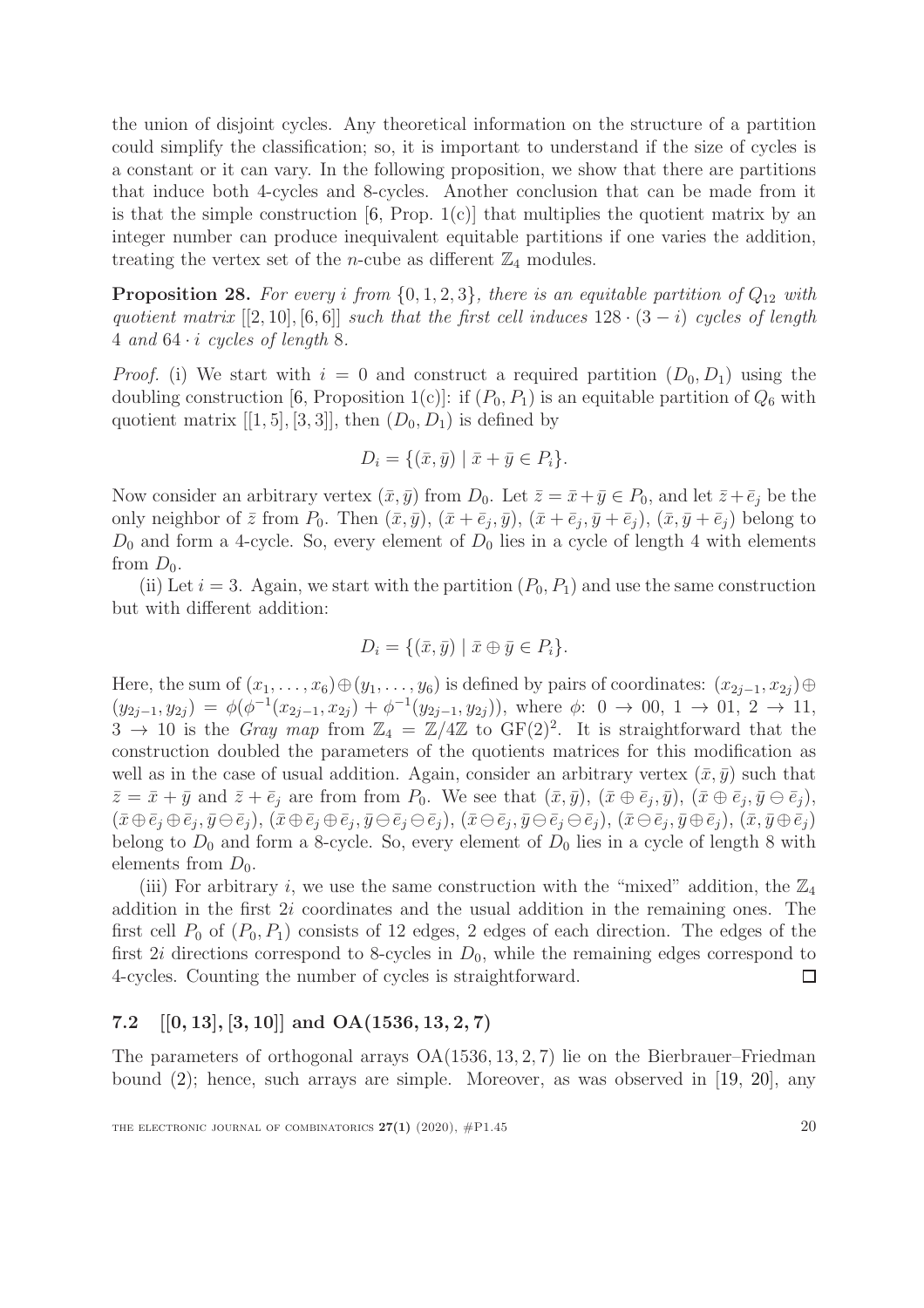array on this bound corresponds to an equitable 2-partition with the first coefficient of the quotient matrix being 0. It is straightforward to see that the quotient matrix corresponding to OA(1536, 13, 2, 7) is  $[[0, b], [c, d]] = [[0, 13], [3, 10]]$  (indeed,  $0+b = c+d$ ) 13 and  $c:(b+c) = 1536:2^{13}$ ; equitable partitions with this quotient matrix are known to exist [\[6,](#page-22-2) Proposition 2] and moreover, the recent classification result [\[16\]](#page-23-12) says that they are all equivalent. By the argument similar to Remark [27,](#page-18-1) the "projection" of such a partition gives an equitable partition of  $Q_{12}$  with quotient matrix [[2, 10], [6, 6]]. It occurs that only 3 (of more than 80) inequivalent equitable partitions with quotient matrix [[2, 10], [6, 6]] are related with  $OA(1536, 13, 2, 7)$  in such a way. Further studying of the exceptional properties of these three partitions can potentially give a tip how to construct other orthogonal arrays attaining bound [\(2\)](#page-2-0) from equitable partitions. For example, putative  $OA(7 \cdot 2^{20}, 25, 2, 15)$  are equivalent to putative equitable partitions with quotient matrix  $[0, 25], [7, 18]$  and related to equitable partitions with quotient matrix  $[6, 18], [14, 10]$ , which are known to exist (this matrix is a multiple of [[3, 9], [7, 5]], considered in the current paper); so, one can try to construct  $OA(7 \cdot 2^{20}, 25, 2, 15)$  starting from  $2 \times [[3, 9], [7, 5]].$ 

# Appendix

Below we list all 16 inequivalent equitable partitions  $(P_0, P_1)$  with quotient matrix  $[[0, 12], [4, 8]]$ . The parameters are listed in the following order: rank, i.e., the dimension of the affine span of  $P_0$  (10, 11, or 12); the order of the automorphism group, i.e., of the stabilizer of  $P_0$  in Aut $(Q_{12})$ ; the orbit sizes, for  $P_0$ , then for  $P_1$ ; the subspace Ker (the "kernel", given by a basis) and a set Repr (the set of representatives of cosets of the kernel) such that  $P_0 = \{k + r | k \in \text{Ker}, r \in \text{Repr}\}\$ (the kernel Ker is the maximal subspace for which such decomposition is possible). The binary words of length 12 are represented by hexadecimal numbers, e.g.  $0a1 = 0000 1010 0001$ .

- 1. Rank: 10,  $|Aut| = 84934656$ , orbits: 1024; 3072; Ker:  $(003, 005, 009, 030, 050, 090, 300, 500, 900, 111),$ Repr: {000}.
- 2. Rank: 11, |Aut| = 1179648, orbits: 1024; 1024, 2048; Ker:  $\langle 300, 500, 900, 111, 222, 444, 888, 00f \rangle$ , Repr: {000, 003, 005, 081}.
- 3. Rank: 11, |Aut| = 393216, orbits: 1024; 1024, 2048; Ker:  $\langle 300, 500, 900, 111, 222, 444, 888, 003 \rangle$ , Repr: {000, 005, 009, 048}.
- 4. Rank: 11,  $|\text{Aut}| = 147456$ , orbits:  $2 \times 128, 768$ ;  $2 \times 128, 768, 2 \times 1024$ ; Ker:  $\langle 300, 500, 900, 111, 222, 444, 888 \rangle$ , Repr: {000, 003, 005, 006, 00a, 00c, 00f, 018}.
- 5. Rank: 11,  $|Aut| = 49152$ , orbits:  $2 \times 512$ ;  $2 \times 6$ ,  $3 \times 512$ ,  $1024$ ; Ker:  $\langle 900, \, 000, \, 300, \, 444, \, 222, \, 099 \rangle$ , Repr: {000, 003, 005, 006, 00a, 00c, 017, 018, 030, 03c, 04b, 050, 0a0, 0c0, 188, 809}.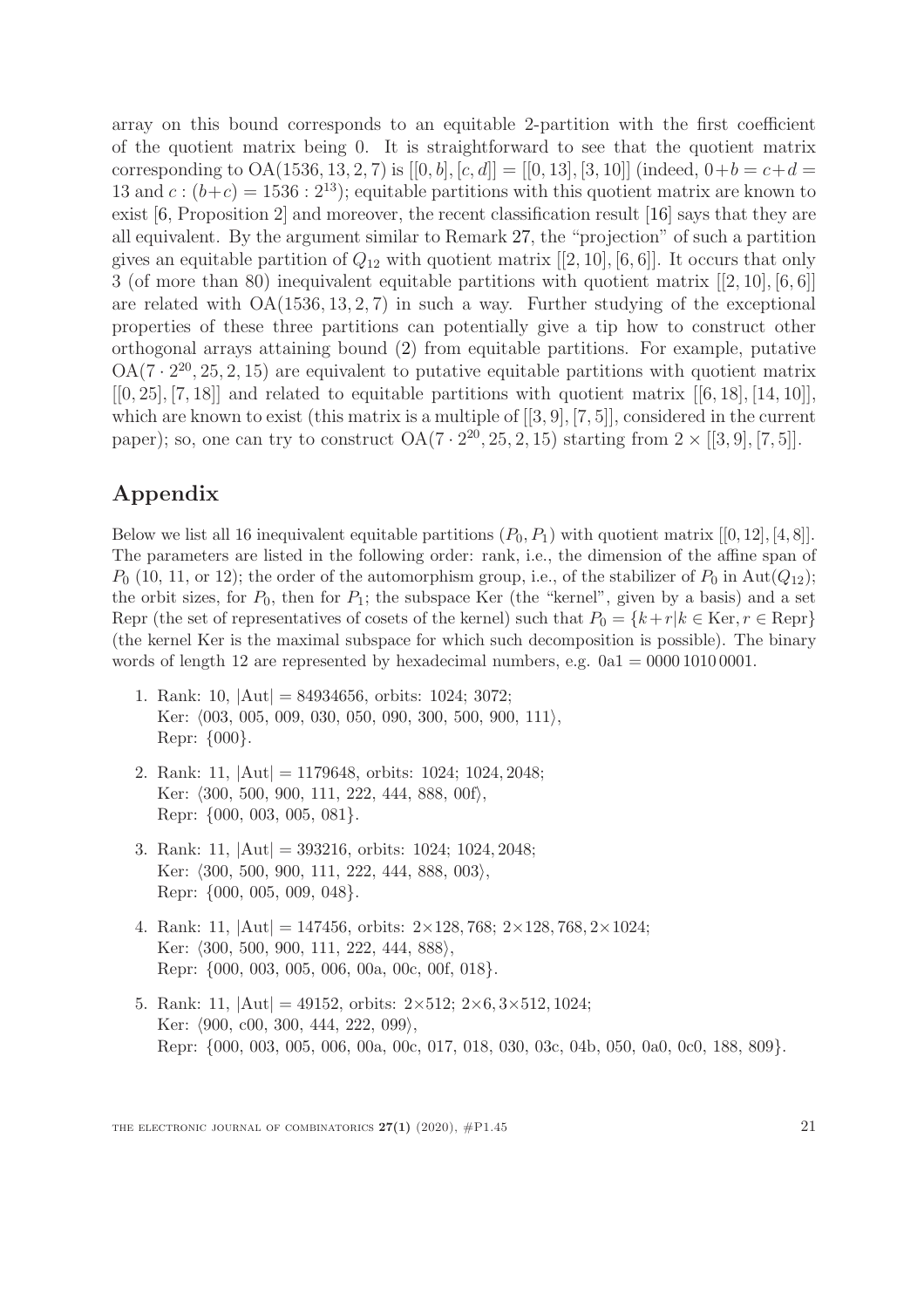- 6. Rank: 11,  $|\text{Aut}| = 24576$ , orbits:  $2 \times 512$ ;  $2 \times 512$ ,  $2 \times 1024$ ; Ker:  $(900, 300, 500, 144, 111, 0aa)$ , Repr: {000, 003, 005, 006, 00a, 00c, 018, 01e, 027, 030, 060, 081, 096, 0c0, 488, 828}.
- 7. Rank: 11,  $|Aut| = 196608$ , orbits:  $2 \times 512$ ;  $2 \times 512$ , 2048; Ker:  $(900, c00, 300, 033, 066, 0cc)$ , Repr: {000, 003, 006, 00c, 012, 018, 048, 069, 224, 428, 4e1, 805, 809, 80a, 811, 814}.
- 8. Rank: 11,  $|Aut| = 9216$ , orbits:  $64, 3 \times 192, 384$ ;  $64, 128, 3 \times 192, 6 \times 384$ ; Ker:  $(900, 300, 500, 144, 4bb)$ , Repr: {000, 003, 005, 006, 00a, 00c, 017, 018, 02e, 030, 035, 03c, 04b, 050, 059, 05a, 060, 069, 072, 081, 09c, 0a0, 0c0, 809, 811, 812, 821, 822, 828, 882, 888, 890}.
- 9. Rank: 11,  $|Aut| = 24576$ , orbits:  $2 \times 256$ ,  $512$ ;  $2 \times 256$ ,  $3 \times 1024$ ; Ker:  $(900, 300, 500, 0$ aa, 055 $\rangle$ , Repr: {000, 003, 005, 006, 00a, 00c, 018, 027, 030, 036, 03c, 060, 06c, 081, 0b1, 0c0, 166, 2b4, 40f, 809, 811, 812, 814, 821, 822, 824, 828, 82d, 842, 848, 884, 890}.
- 10. Rank: 11,  $|\text{Aut}| = 147456$ , orbits: 1024; 256, 768, 2×1024; Ker:  $\langle 900, 300, 500, 847, 1b8 \rangle$ , Repr: {000, 003, 005, 006, 00c, 018, 01b, 022, 02b, 02d, 030, 035, 048, 059, 05a, 060, 069, 071, 081, 08b, 090, 0c0, 809, 80a, 811, 812, 814, 821, 824, 850, 882, 884}.
- 11. Rank: 11, |Aut| = 147456, orbits: 256, 768; 256, 768, 2048; Ker:  $(900, 300, 500, 0$ aa, 055 $),$ Repr: {000, 003, 006, 00c, 00f, 012, 018, 021, 030, 036, 039, 048, 060, 081, 084, 0c0, 1b1, 21e, 2cc, 472, 496, 805, 809, 80a, 811, 814, 822, 824, 828, 82d, 842, 890}.
- 12. Rank: 11,  $|Aut| = 18432$ , orbits:  $256, 2 \times 384$ ;  $2 \times 256, 2 \times 384, 2 \times 768$ ; Ker:  $(900, c00, 300, ff)$ , Repr: {000, 003, 006, 00c, 00f, 011, 017, 018, 028, 02b, 02d, 030, 035, 036, 03a, 044, 04b, 04d, 053, 056, 059, 05a, 05c, 060, 063, 066, 06a, 071, 081, 082, 09a, 0c0, 155, 178, 1b1, 1c6, 247, 2cc, 41b, 46c, 472, 805, 809, 80a, 812, 814, 81d, 81e, 821, 822, 824, 82e, 841, 842, 848, 850, 884, 888, 88b, 890, 896, 8a0, 8c3, 8d8}.
- 13. Rank: 11,  $|Aut| = 6144$ , orbits:  $4 \times 128$ ,  $2 \times 256$ ;  $4 \times 64$ ,  $6 \times 128$ ,  $8 \times 256$ ; Ker:  $(900, c00, 300, ff)$ , Repr: {000, 003, 006, 00c, 00f, 011, 017, 018, 028, 02b, 02d, 030, 035, 036, 03a, 044, 04b, 04e, 053, 055, 059, 05a, 05c, 060, 063, 069, 072, 081, 082, 099, 09a, 0c0, 133, 1e4, 247, 256, 26a, 278, 427, 439, 46c, 4c3, 805, 809, 80a, 812, 814, 81d, 81e, 821, 822, 824, 82e, 841, 842, 848, 84d, 850, 871, 874, 884, 888, 890, 8a0}.
- 14. Rank: 11,  $|Aut| = 18432$ , orbits: 256, 768;  $3 \times 256$ ,  $3 \times 768$ ; Ker:  $(900, c00, 300, ff)$ , Repr: {000, 003, 006, 00c, 00f, 011, 018, 01d, 027, 028, 02d, 030, 033, 036, 03a, 044, 04b, 04e, 053, 055, 056, 059, 05a, 060, 063, 069, 06a, 081, 082, 08b, 09a, 0c0, 199, 21b, 21e, 22b, 235, 23c, 247, 278, 2a3, 46c, 472, 4b2, 805, 809, 80a, 812, 814, 817, 821, 822, 824, 82e, 841, 842, 848, 850, 871, 884, 888, 890, 8a0, 8c6}.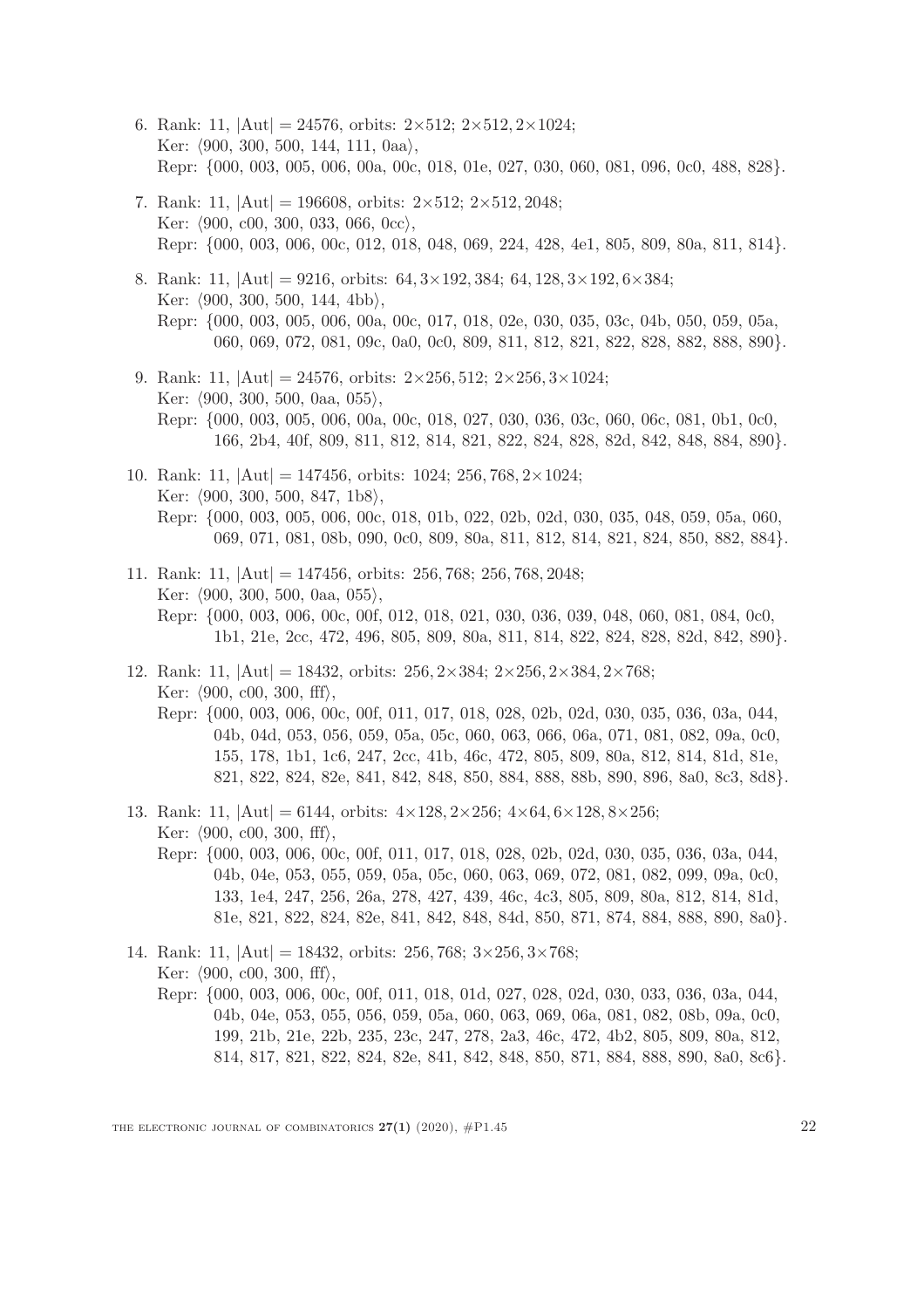- 15. Rank: 12, |Aut| = 32768, orbits: 1024; 1024, 2048; Ker:  $\langle 111, 222, 444, 888, 003, 840 \rangle$ , Repr: {000, 04c, 009, 005, 054, 090, 030, 060, 051, 066, 06a, 01d, 03a, 036, 02c, 07c}.
- 16. Rank: 12, |Aut| = 49152, orbits: 1024; 3072; Ker:  $(0.0f, 0.0f, 0.533)$ , Repr: {000, 005, 050, 500, 550, 505, 055, 555, 021, 028, 041, 048, 210, 280, 410, 480, 102, 802, 104, 804, 126, 146, 826, 846, 261, 461, 268, 468, 612, 614, 682, 684, 016, 086, 206, 406, 160, 860, 062, 064, 601, 608, 620, 640, 111, 118, 181, 811, 881, 818, 188, 888, 013, 083, 130, 830, 301, 308, 516, 586, 165, 865, 651, 658}.

#### Acknowledgements

The authors thank Evgeny Bespalov, Vladimir Potapov, and Olli Pottonen for useful discussions and the referees for helpful comments.

### <span id="page-22-6"></span>References

- <span id="page-22-7"></span>[1] J. Bierbrauer. Bounds on orthogonal arrays and resilient functions. [J. Comb. Des.](http://onlinelibrary.wiley.com/journal/10.1002/(ISSN)1520-6610), 3(3):179–183, 1995. [doi:10.1002/jcd.3180030304](http://dx.doi.org/10.1002/jcd.3180030304).
- [2] P. Boyvalenkov, T. Marinova, and M. Stoyanova. Nonexistence of a few binary orthogonal arrays. [Discrete Appl. Math.](http://www.sciencedirect.com/science/journal/0166218X), 217(2):144–150, 2017. [doi:10.1016/j.dam.2016.07.023](http://dx.doi.org/10.1016/j.dam.2016.07.023).
- <span id="page-22-8"></span>[3] D. A. Bulutoglu and K. J. Ryan. Integer programming for classifying orthogonal arrays. [Australas. J. Comb.](http://ajc.maths.uq.edu.au), 7(3):362–385, 2018.
- <span id="page-22-3"></span>[4] C. Carlet. Vectorial Boolean functions for cryptography. In Y. Crama and P. L. Hammer, editors, Boolean Models and Methods in Mathematics, Computer Science, and Engineering, volume 134 of Encycl. Math. Appl., chapter 9, pages 398–469. Cambridge Univ. Press, 2010. [doi:10.1017/CBO9780511780448.012](http://dx.doi.org/10.1017/CBO9780511780448.012).
- <span id="page-22-0"></span>[5] D. G. Fon-Der-Flaass. A bound on correlation immunity. Sib. [Elektron. Mat. Izv.](http://semr.math.nsc.ru), 4:133– 135, 2007. Online: <http://mi.mathnet.ru/eng/semr149>.
- <span id="page-22-2"></span><span id="page-22-1"></span>[6] D. G. Fon-Der-Flaass. Perfect 2-colorings of a hypercube. [Sib. Math. J.](http://link.springer.com/journal/11202), 48(4):740–745, 2007. [doi:10.1007/s11202-007-0075-4](http://dx.doi.org/10.1007/s11202-007-0075-4).
- [7] D. G. Fon-Der-Flaass. Perfect colorings of the 12-cube that attain the bound on correla-tion immunity. Sib. [Elektron. Mat. Izv.](http://semr.math.nsc.ru),  $4:292-295$ , 2007. In Russian. English translation: <https://arxiv.org/abs/1403.8091>.
- <span id="page-22-4"></span>[8] J. Friedman. On the bit extraction problem. In Foundations of Computer Science, IEEE Annual Symposium on, pages 314–319, Los Alamitos, CA, USA, 1992. IEEE Computer Society. [doi:10.1109/SFCS.1992.267760](http://dx.doi.org/10.1109/SFCS.1992.267760).
- <span id="page-22-5"></span>[9] A. S. Hedayat, N. J. A. Sloane, and J. Stufken. Orthogonal Arrays. Theory and Applications. Springer Series in Statistics. Springer, New York, NY, 1999. [doi:10.1007/978-1-4612-1478-6](http://dx.doi.org/10.1007/978-1-4612-1478-6).
- <span id="page-22-9"></span>[10] P. Kaski and P. R. J. Ostergård. Classification Algorithms for Codes and Designs, volume 15 of Algorithms Comput. Math. Springer, Berlin, 2006. [doi:10.1007/3-540-28991-7](http://dx.doi.org/10.1007/3-540-28991-7).